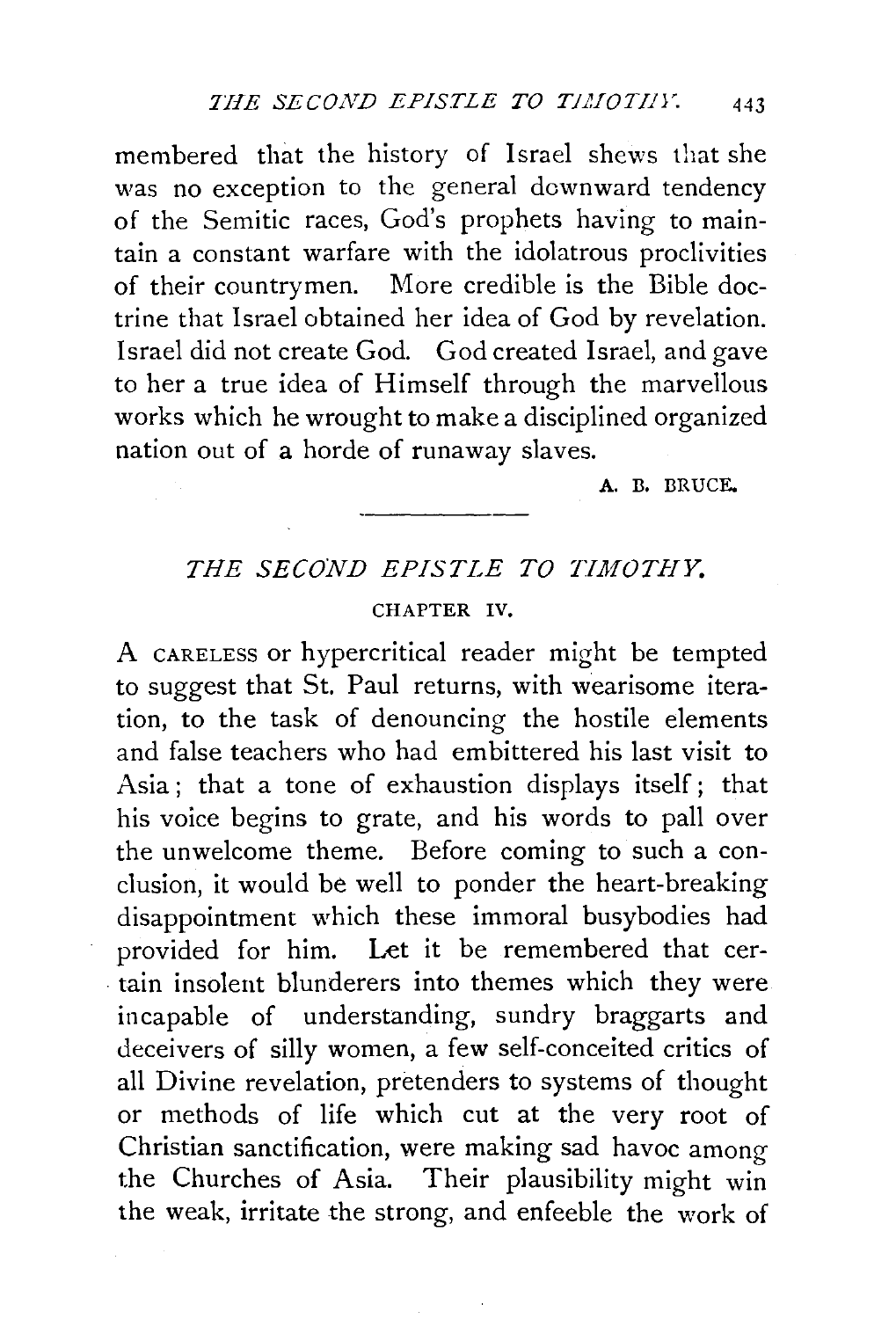even an apostolic Evangelist. St. Paul cannot leavt the subject which preyed upon him night and day. The increased solemnity of the introductory words and the personal references which follow, make it evident that he is gathering into a few burning sentences all the exhortations he had already given to Timothy, and hurrying his last words on earth to a climax and a close in the form of a direct adjuration of Timothy.

*Verse 1.-l solemnly charge thee,* I adjure thee, *before God,* 1 *and before Christ Jesus, 'Who is about to judge the living* (those who will be living at his appearance) *and the dead* (those who sleep in Jesus and those who have died in their sins), *and* (I adjure thee) *by his manifestation* (the grand event which is the hope of the Church), *and by his kingdom,* which is already established, which has come nigh to them, but will be then seen by all to be the grandest reality in the universe.

Before passing on to the injunction sustained by this mighty oath, it is well to observe that occasions may and do arise when words may be rightfully and consciously uttered as in the realized presence of Almighty God, and amid the awful adjuncts of the last judgment. All the words of Christians should have the sanctity of oaths. What is "more than 'yea' and 'nay' cometh of the evil one," and can only be rendered necessary by the untruth, recklessness, and corruption of the world. The sensuality, the moral chaos, the lotus-eating, the paralyzing indifference of some, and

<sup>&</sup>lt;sup>1</sup> There are three important alterations in the text of the first verse which all modern critics make, viz., the omission of the *lγ*ω *ovv* before *lvωπιον*, the omission of the *roi*  $\kappa v \rho i \omega \rho$  before  $\chi \rho i \sigma \tau \omega i$ , as well as of  $\kappa a \tau \alpha$ , in place of  $\kappa a i$ , before  $\tau \eta \nu$  $i\pi\psi\acute{a}\nu\epsilon\iota a\nu$ . Each of these corrections made by Griesbach have been confirmed by later investigations. The last of them brings the clause following it into its proper case after  $\delta$ iauapripopiai. Cf. Mark v. 7; Acts xix. 13, &c.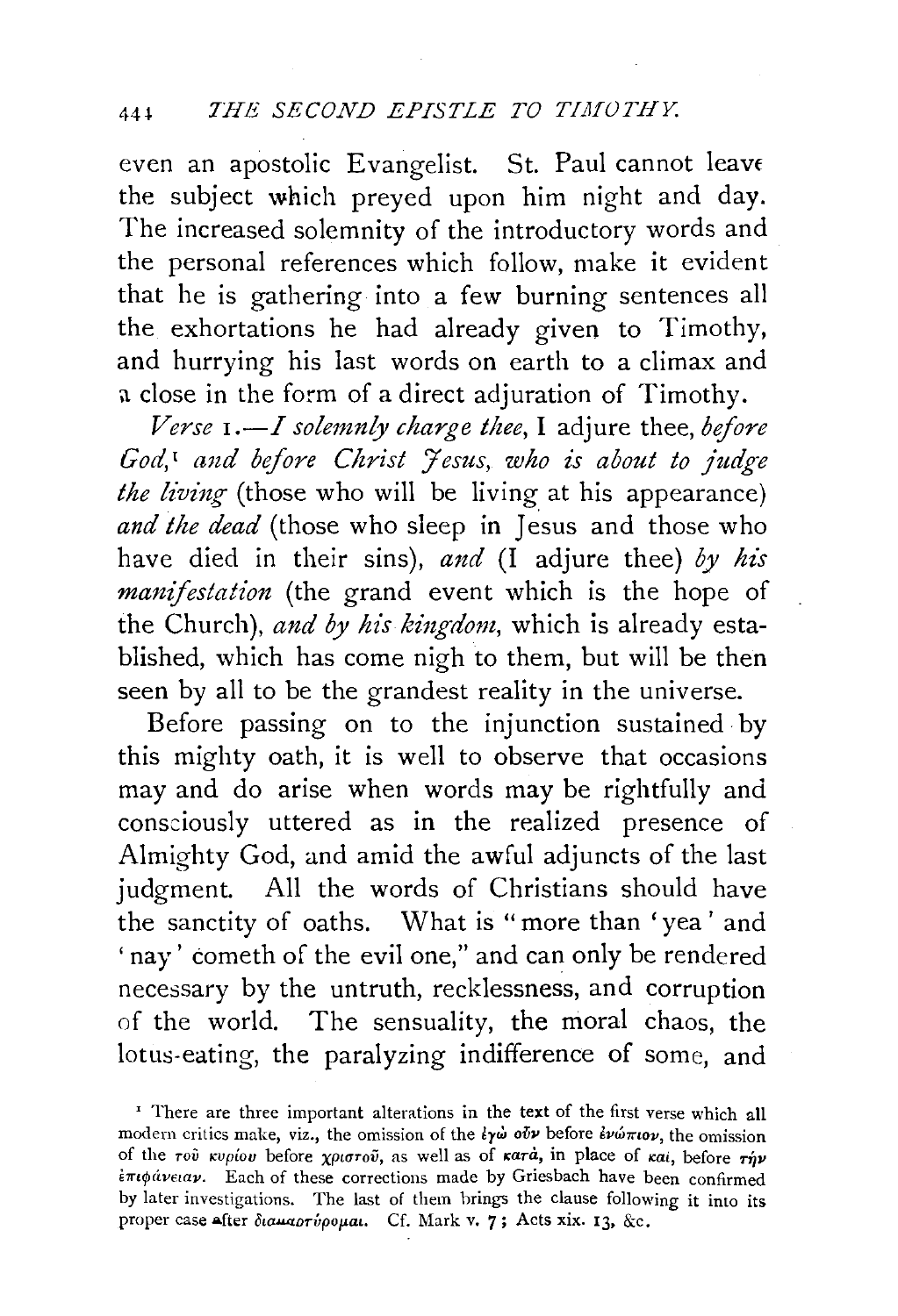the malice of others, together with the hypocrisy of the deceived deceivers, needed a burst of intense passion on the part of Paul. To give that passion all its meaning, he sought the searching light of the unveiled Face, and all the pomp and solemnity of the final day.

*Verse 2.-Preach the word.* The aorist imperative (used instead of the infinitive, or of *tva* with subjunctive) gives intensity and force to these words: " preach the word; "-you are charged with good tidings of great joy to all people; you revolve ideas which are remedies for all the evils and follies of humanity; you are filled with consolations which may soothe the broken-hearted and dying, and you burn with appeals which are enough to wake the dead. By God and His judgment day, " Preach the word, son Timothy!" *Be urgent*<sup>1</sup> in your herald's work; *in season* when ample and admirable opportunity is provided for you, out of season<sup>2</sup> when you have no  $\kappa a_1 \rho_0$ and have to make one, when you must invent your chance, and press with importunity and ingenuity your Master's claims. You must not always quietly bide your time, for it may never come; you must break in upon the busy world with your message, whether men will hear or forbear. *Convince* of sin and error, convict those who are holding false opinions that they *are* false, and those who are wandering out of the way of understanding that they have done so. The conviction of sin is the first chief work of the Holy Spirit, but God calls his prophets to utter his

<sup>&</sup>lt;sup>1</sup> This is Dr. Davidson's translation-more than the Vulgate *insta*, or Ellicott's "Be ready." De Wette cites from Demosthenes, Phil. ii. 70, iyphyopev, εφέστηκεν.

<sup>2</sup> Many illustrations are given from Latin, Greek, English, of this combination of words without copula.

VOL. X. 30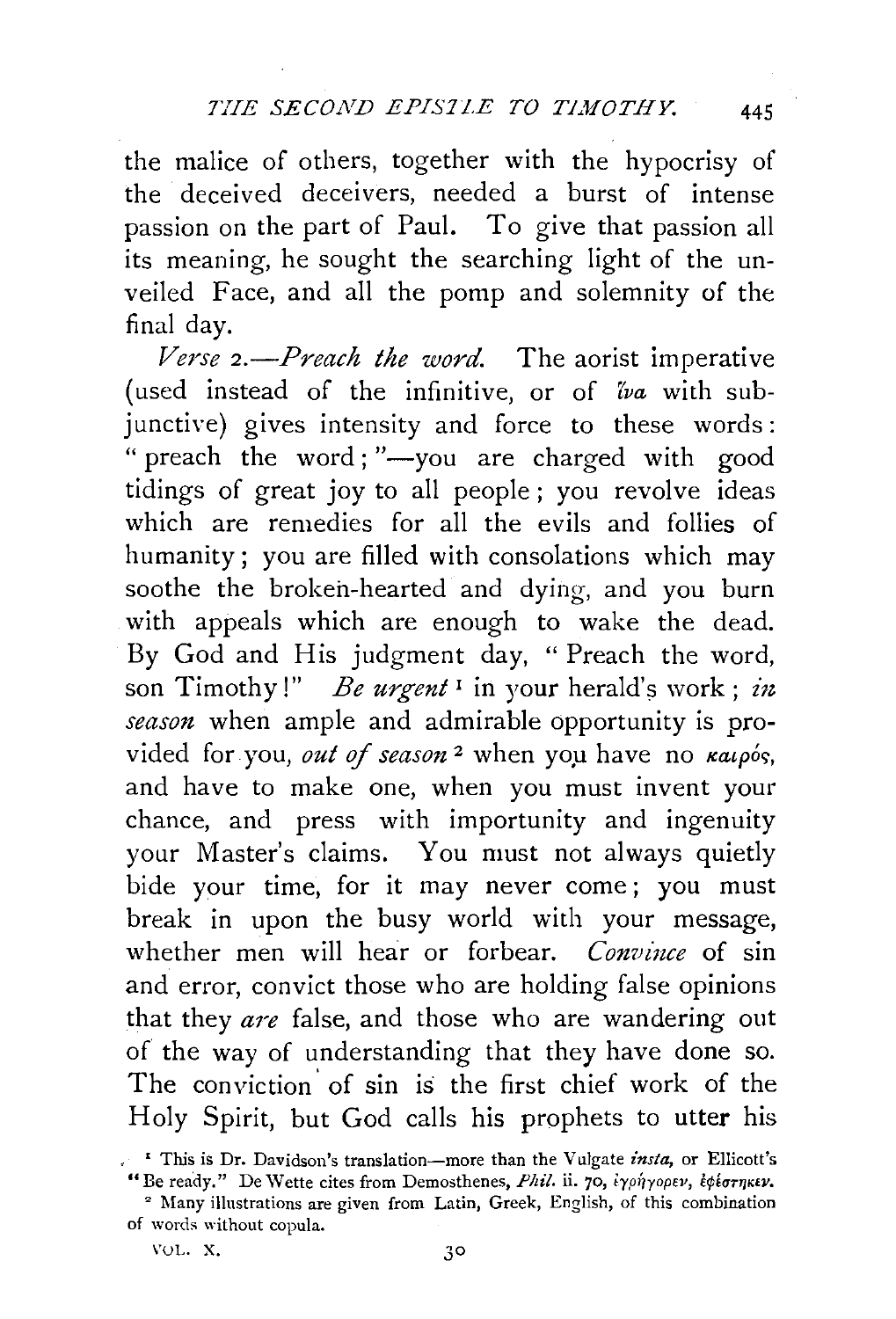word, to deal humanly with human souls, and, by wielding his power, to do his work. Nor is it enough that men should see the actuality of their sin or the extent of their error. The sinful man must have his conscience roused to feel the burning shame of sin. The transgression of the Divine law must be characterized as it deserves. Sin is not a mere misfortune or mischance, a disease, or even wound of our nature ; it is blameworthy, and so the " man of God " is bidden not only to convince, but to *rebuke*,<sup>1</sup> to assign the measure of blame and condemnation required in each case; and not only so, but to *beseech*, or *exhort,* or *comfort,* according as each case requires. This wonderful double meaning, or complicated significance of *παρακαλεΐν*, belongs to its etymology. If one person calls another to his side, the object may be to speak to him on any subject. It may be done with the view of imploring, warning, comforting, or beseeching him on his own account, or with the intention to ask his aid, and to entrust some cause to his advocacy. Thus the word has come to mean the discharge of such duties; and, moreover, to intervene on behalf of another, and thus also to comfort and sustain him. The word *paraclesis* thus wavers between "comfort" and " exhortation," and " paraclete" (παράκλητος) is the great name applied to the Holy Spirit, and, by implication, to our blessed Lord Himself,<sup>2</sup> as our advocate and intercessor. The high function and purpose of the Holy Spirit, the sublime work of the living Christ, are entrusted also to the servants of Christ. Con-

<sup>&</sup>lt;sup>1</sup> The word means to pronounce blame where such is needed (Jude 9; Matt. xvi. 22), is frequently used in the Gospel for "rehuke " to the evil spirit, and for other condemnations and serious commands. 2 John xiv. 16; 1 John ii. 1.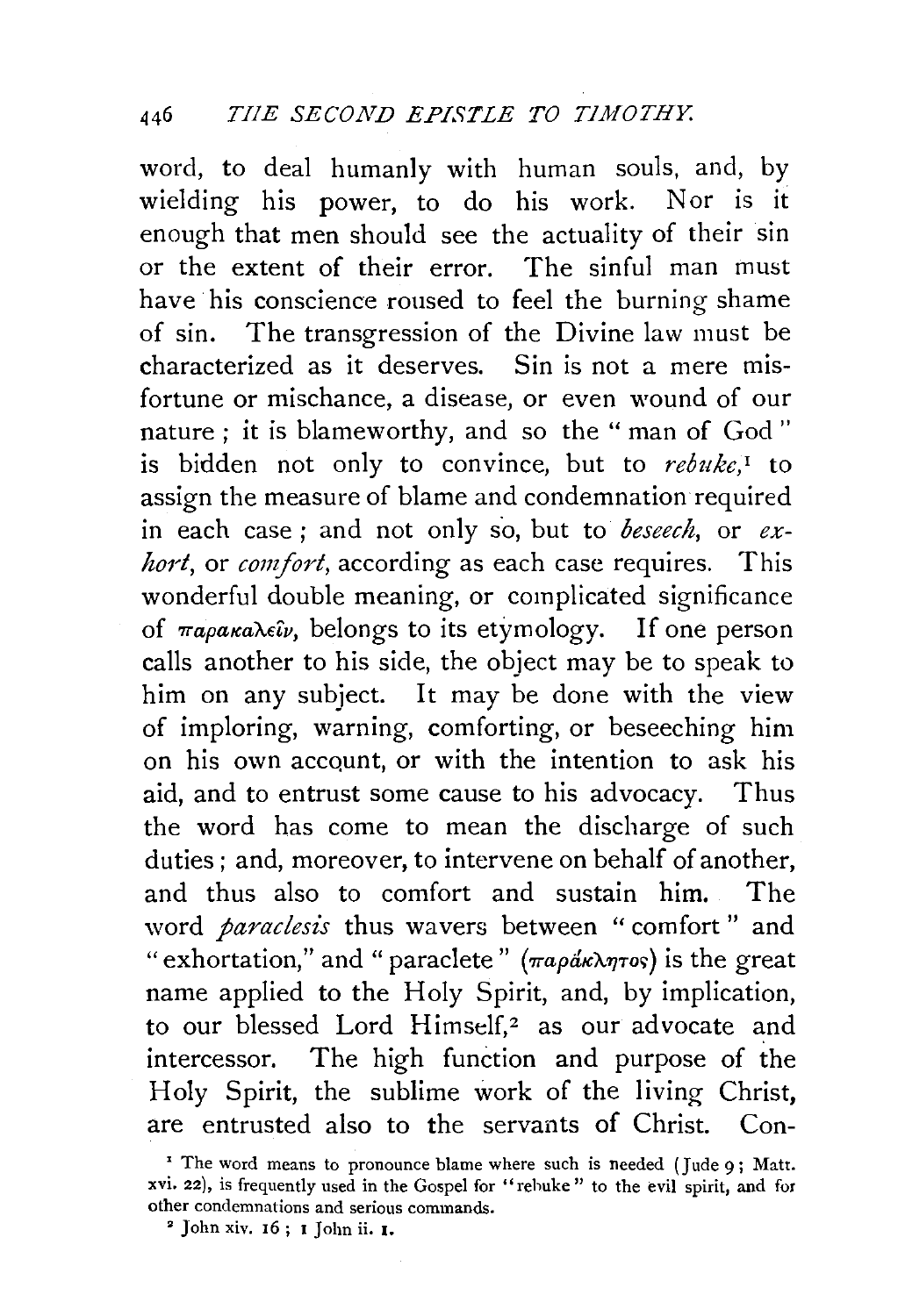vince, rebuke, exhort, *or* comfort<sup>1</sup> *in all longsuffering* and (methods of) teaching. Διδαχή, like διδασκαλία, is used in New Testament Greek for both the method and the results of teaching. Now, as the former of these conditions is subjective, it is probable that the latter is also to be regarded in this light, and is used because  $\delta \iota \delta a \sigma \kappa a \lambda a'$  in the next clause was required in the sense of doctrine.

*Verse 3.-For a season will come when,* whatever be the case now, *they will not put up with the sound doctrine,* the healthy life-giving word, which you are bound to preach and teach, *but according to their own lusts,* their licentious and wayward desires, *they will have itching ears*,<sup>2</sup> either "tickled" in their sense of hearing, ready to enjoy the luxurious sensation of hearing what is well pleasing to their vanity, or "itching ears," *i.e.*, ears irritated into virtual pain by the intense desire to hear something which seems nevertheless denied them by sound and faithful ministers of Christ. The latter expresses the idea most forcibly. We all know how an excruciating pain is created by certain slight causes which apparently a single touch or act or word of another would remove, so long as that act is not done and that word is not spoken. The time will come when *having itching ears they wilt heap up,* or gather around themselves, a rabble of *teachers.* The teachers thus sought are not represented as having

<sup>I</sup> The last two words are given in inverted order in  $\aleph$ , F, G, and in early versions and quotations; but  $\mathbf{x}$ , A, C, D, other versions and quotations preserve the order given in the Textus Receptus. The supposed climax of the triplet is enhanced in the opinion of some by this inversion (which is adopted by Tisch. 8), but surely the climacteric force is stronger as it stands. •

<sup>2</sup>  $K\nu \hat{\theta} \theta \omega$  in the active is to scratch or tickle; and the passive has the sense of being pricked or irritated with eager desire, or tickled-soothed that is-by luxurious enjcyment.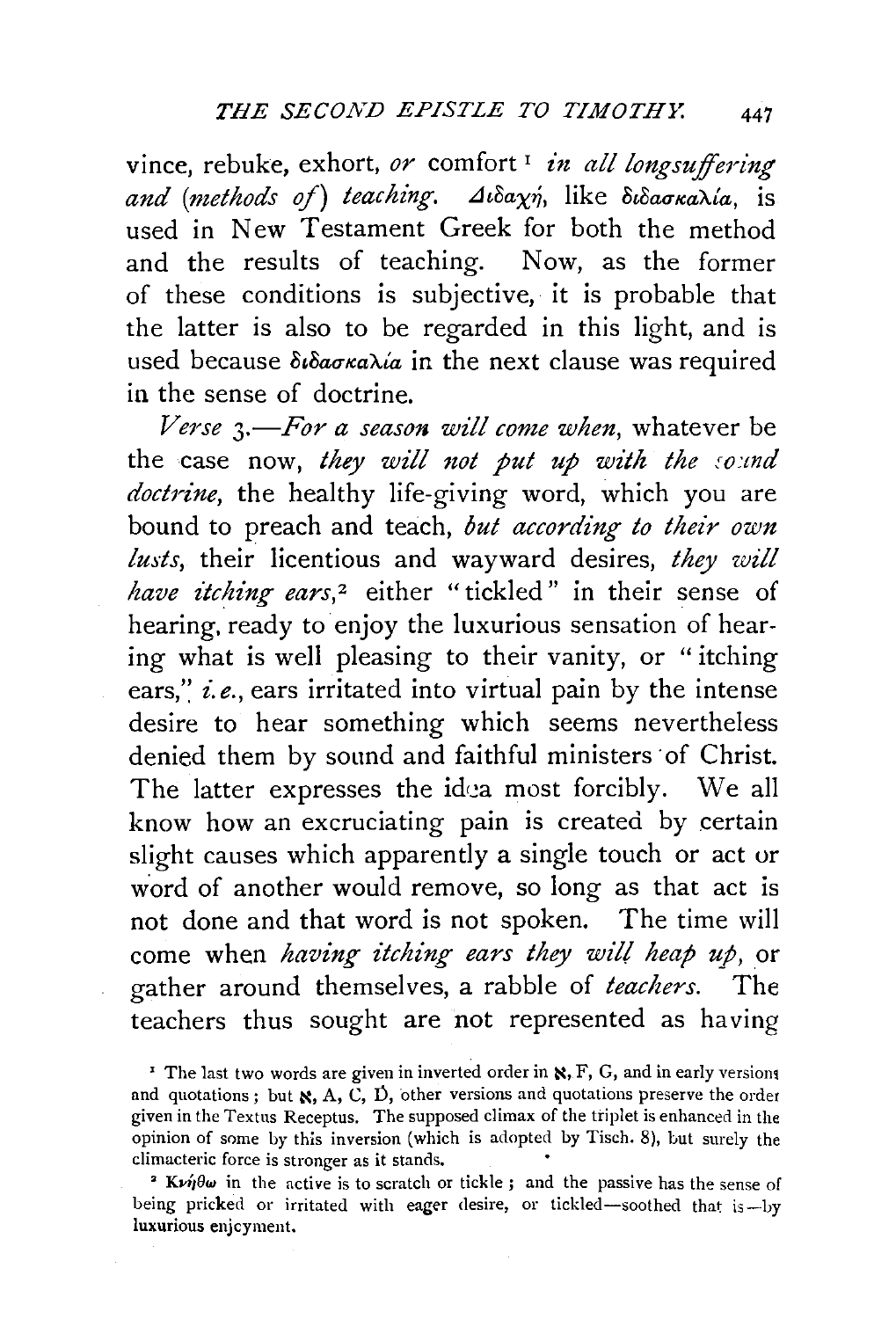itching ears, but simply the fatal faculty of soothing the irritable desire of those who have them.

*Verse A.—And they will turn away their ears, these* ears which itch for novelty, *from the truth, and will be*  turned aside to fables. Too true. The Eastern Church was harassed by a restless desire to solve the problem of the universe, to explain the relation between the Infinite and the finite, the link between matter and spirit: and thus it came to pass that many itching ears were led first to ask for, and then to be satisfied with, wild fancies, gorgeous myths, strange imaginations of Gnostics, instead of accepting the fact of the Incarnation, and drawing forth the boundless meaning of the assurance " the Word was made flesh." In like manner the Western Church was plagued with an irritating desire after authority, ritual, order, method of life, which was not satisfied until the pseudo- Isidorian decretals, the worship of images, the supposed visions and miracles of the mediæval period, the sacramental miracle, the outburst of fanatical sectarianism gave apparent satisfaction to these morbid cravings. The Churches of the Reformation have been visited by the same or by similar dissatisfaction with the life-giving word, and their vagaries justify the prevision of the Apostle.

Verse 5.-But be thou sober in all things. Huther urges that *νήφειν* is equivalent to γρηγορεΐν of **I** Thessalonians v. 6, and  $\sigma\omega\phi\rho\omega\epsilon\hat{i}\nu$  of I Peter iv. 7. The original meaning was " physical sobriety," which then passes into moral and mental wakefulness, in opposition to the religious inebriety of which the Apostle had been speaking. Take calm and judicial views of things, look round, and judge all things by their roots and fruits rather than by the gay and attractive flower. Do not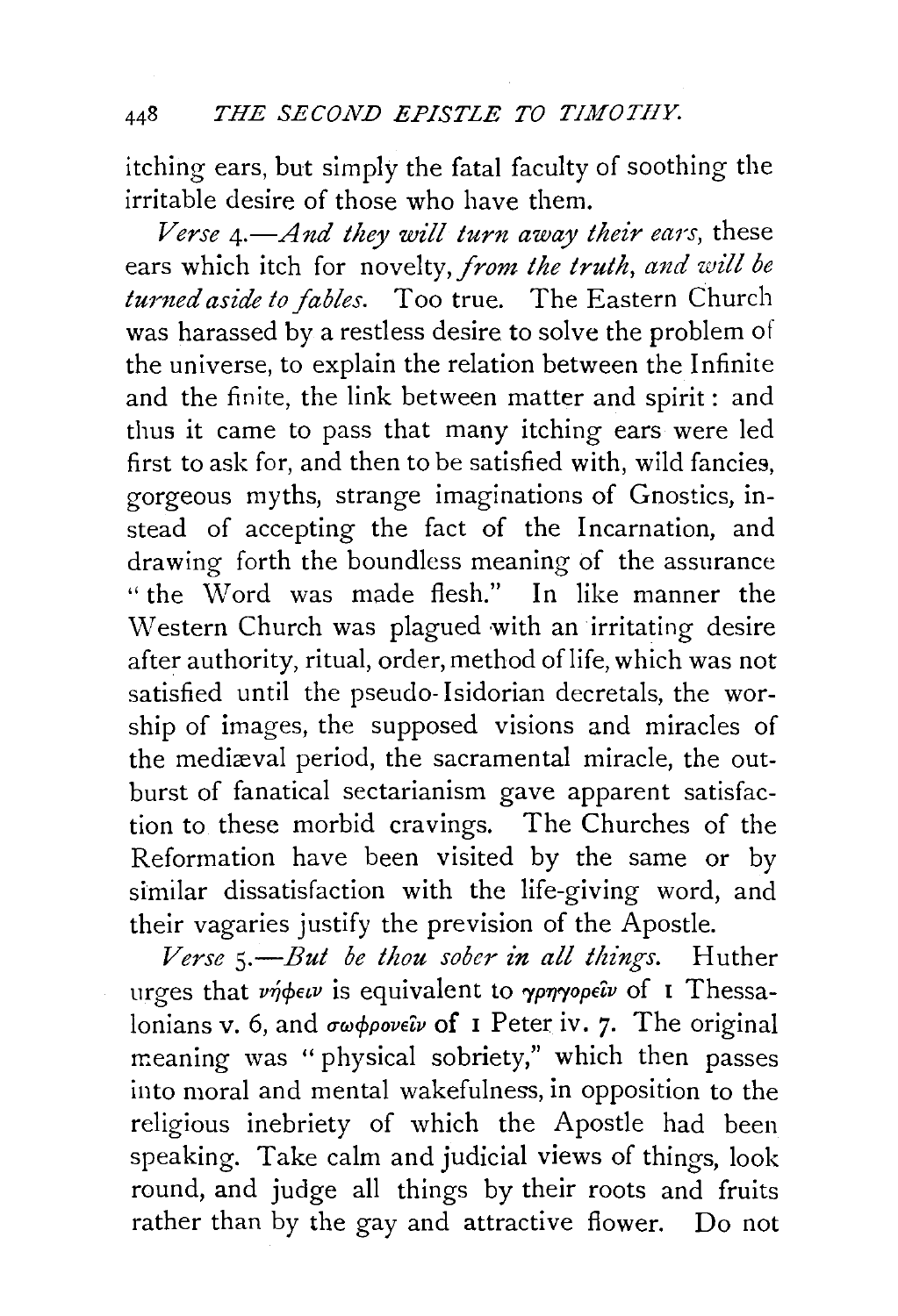yield to alcoholic stimulants or sedatives, to religious drams, which may momentarily excite or please, and afterwards leave you utterly exhausted. *Suffir hard-* $\sinh i$ ;<sup>1</sup> the aorist implying that the rule here given should apply to the whole experience of a minister of Christ. This is the third occasion 2 on which in this Epistle Paul assures Timothy of the cross which awaits him, and rouses him to encounter the brunt of the battle. *Do thou the work of an evangelist.* According to Ephesians iv. 11, the office of "evangelist" was distinct from prophet, apostle, pastor, or teacher. There were evangelists who were not apostolic helpers, as the Philip of Acts xxi. 8. Others again, such as Titus, Silvanus, and Tychicus, may, like Timothy, have borne this title, or done the like work. Their function was not episcopal, in the diocesan sense of the word; they went everywhere preaching the glad news of the kingdom; making proclamation touching the royalty and sacrifice, the death and resurrection, the incarnation and intercession of the Lord Jesus. Thus the facts of the Gospel were set over against the myths, fables, and endless genealogies, the spiritual pride and perilous compromises, of the false teachers. Timothy was not a localized evangelist, nor was he. bound to remain in one place ; he might be summoned, as we see, to Rome, and sent back to Asia or Macedonia, according to the needs and judgment of the Apostle. The "evangelists " in subsequent times may have been bishop-elders, or deacons, but more frequently occupied no pastoral position; but as Eusebius 3 says of the more fervent disciples, "leaving their country, they performed the office of *evangelist* to those who had not heard the

 $\blacksquare$  *Cf.* ii. 9.  $\blacksquare$   $\blacksquare$  *Cf.* 2 Tim. i. 8; ii. 3.  $\blacksquare$   $\blacksquare$   $\blacksquare$   $\blacksquare$   $\blacksquare$   $\blacksquare$   $\blacksquare$   $\blacksquare$   $\blacksquare$   $\blacksquare$   $\blacksquare$   $\blacksquare$   $\blacksquare$   $\blacksquare$   $\blacksquare$   $\blacksquare$   $\blacksquare$   $\blacksquare$   $\blacksquare$   $\blacksquare$   $\blacksquare$   $\blacksquare$   $\blacksquare$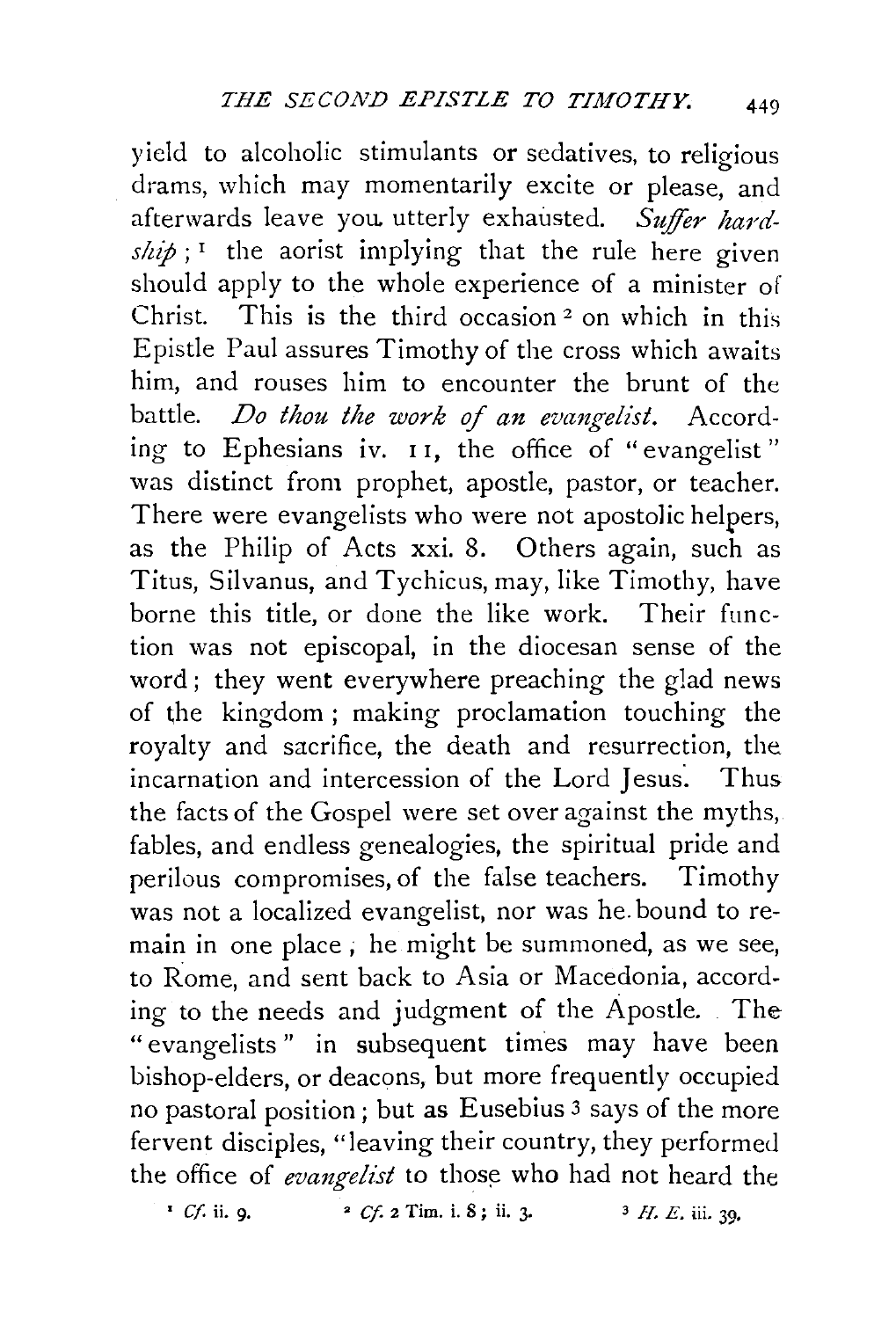faith, whilst with a noble ambition to proclaim Christ, they also delivered to them the holy gospels." He then proceeds to describe their missionary zeal in preaching the word.<sup> $I$ </sup> In Book v. I, he gives the name "evangelist" to those like Pantænus and others who employed their Divine zeal to increase and build up the Divine word. The later use of the term "evangelist" limited it to those who had written a "gospel," and of this we have also a trace in Eusebius  $(H.E.$  iii. 39.) "The name of John is twice mentioned : the first John is reckoned in the list with Peter, Matthew, and James and the other apostles, evidently meaning by it the 'Evangelist' (John<sup>2</sup>)." This use of the word rapidly dominated all others, although, in ecclesiastical parlance, the "evangelist" was the reader of the "Gospel " at the Holy Communion.3

Do the work of an evangelist, and fully discharge *thy ministry*, thy service to the Master of the Church.<sup>4</sup> This means not exactly "make full proof of thy ministry," or "prove thyself to be a true servant of God," so much as, "complete the task assigned to thee." This is the condensation of the entire Epistle, and is urged on the younger man, because St. Paul felt that his personal evangelistic work, his own ministry, was at an end.

*Verse* 6.—*For I* (the  $\gamma a \rho$  introduces the strongest reason which could be advanced for Timothy to make his own ministry complete) *am already being poured out*  as a drink-offering, not (as Luther 5) already offered in

<sup>&</sup>lt;sup>1</sup> Neander, *Hist. of Plant.* (Bohn's Ed.), vol. i. p. 148.<br><sup>2</sup> 'Iwávvny add. Steph. A. E. 3 Suicer, *Thesaurus, sub vace*, *i.* 1234.

<sup>4</sup> *Cf.* Acts xii. 25.<br>5 Ich werde schon geopfert---I am already offered. The translation which appears in all the English versions is, "I ani ready to be offered." Wicliffe wrote, "I am sacrificed now," and the Rheims Version, "I am even now to be sacrificed."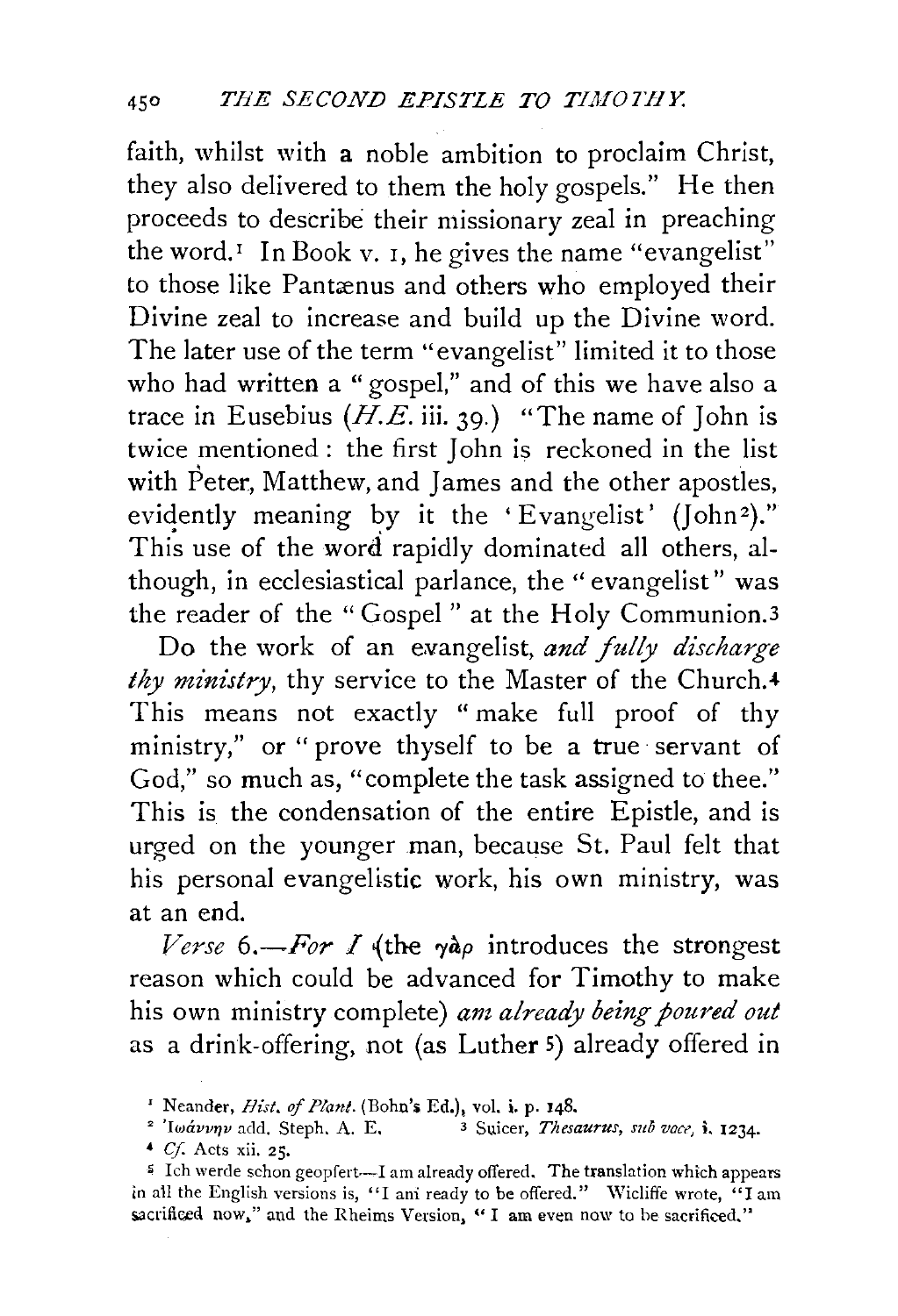sacrifice, but poured out as wine upon the one great sacrifice once offered for the sins of the world. The expression " upon the sacrifice" of Philippians ii.  $17$  is here omitted in expression, but present in thought. *The time of my dissolution*<sup>1</sup> *is at hand*, is setting in.

The metaphor is somewhat mixed, but reference is made to the custom at Roman banquets for departing guests to pour out a libation to the gods. Surely Paul would not have consciously made use of an idolatrous practice, even by way of metaphor. The probability is that as Plato has used the word  $\frac{d}{dx}u\frac{d}{dx}u\sigma v$  of the "death" of Socrates, so the Apostle used the phrase of his own approaching death, whether the image referred to the loosing of the cable of a vessel when it is getting under way (Wordsworth), or whether it was derived from the custom of departing guests.

The grand fact is that the Apostle faces a hideous and unrighteous death with a calm bravery, and describes it by a genial and gentle term. The strange mystery of his life is drawing near its solution. The strain of his anxiety for the Church is nearly at an end, and St. Paul knows it. He sees the grim apparition of death draw near, and he does not shrink; nay, for a moment he looks back upon his past life with equanimity; he sweeps the horizon and sees all in the rich sunlight. Every struggle and victory, all his disappointments and regrets, all the dazzling glory of the road to Damascus, all the stern discipline of the prison, alike come into sight. The uproar at Ephesus, the earthquake at Philippi, the violence in Jerusalem, the defection of Galatians, the quarrels and speculations of Corinthian Christians, the chains of Cæsarea, the ship-

<sup>*•*</sup> See Phil. i. 23:  $\epsilon'$ <sub>5</sub>  $\tau$ <sup>5</sup> ava $\lambda$ ṽσai—ava $\lambda$ vσις is  $\ddot{a}$ π.  $\lambda \epsilon$ y.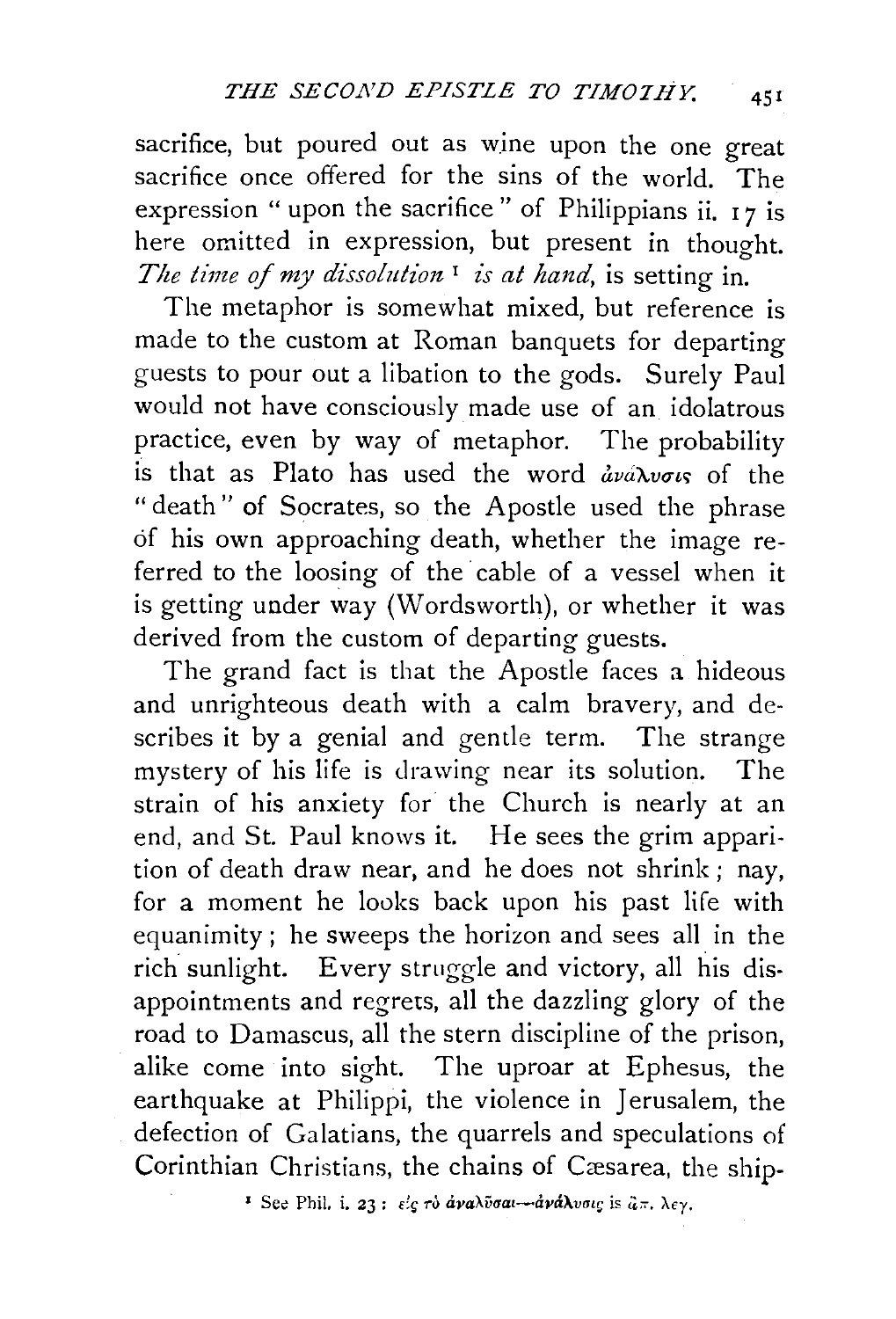wreck at Malta, seem to him to have occurred but yesterday. Gallio, Felix, Festus, Agrippa, and Nero himself, pass before his eye. He recalls his momentary temptations to swerve from faith in the Christ, to yield to Hebrew prejudice, or to tamper with Oriental speculations or Greek philosophy. Nay, more than all, he remembers how, though once alive without the law, he was slain by the sword of the Divine commandment, and was raised again to the new life of faith; nay, how faith in the crucified Christ crucified *him* and buried him and raised him from that death to a new and diviner life. Surveying all the struggle, he who was less than the least of all apostles still records the glorious assurance, "*I have maintained the noble contest*. I have fought the good fight."  $\frac{1}{2}$  Chrysostom has finely illustrated the image: " Nothing better than this contest; this crown takes no end. It is not a thing of wild olives; it has not a man for presiding arbiter, nor has it men for spectators of the contest; the theatre is replenished with angels. *There* they labour for many days, and are fatigued, and in a single hour they receive the crown, the pleasure presently is gone. But *here* it is not so ; for they are always in brightness, glory, and honour." 2 *I have finished the course;* it has been a race with jealousy, with prejudice, with philosophy, with personal weakness and coldness of heart, with exclusiveness and treachery. "I have run this race (says he) 3 and reached the goal. I have outstripped my competitors. I have cleared the course. I see the end." And then he adds, dropping all

<sup>&#</sup>x27; Observe the form of the expression, "the fight or contest, the good one." The  $\dot{\eta} \gamma \dot{\omega} \nu \dot{\sigma} \mu \alpha = I$  have fought it in the past, and I am doing it still.

<sup>•</sup> Translated by Fairbairn.

<sup>3</sup> *Cf.* Phi!. iii. 12; I Cor. ix. 24; Acts xx. 24; Heb. xii. I, 2.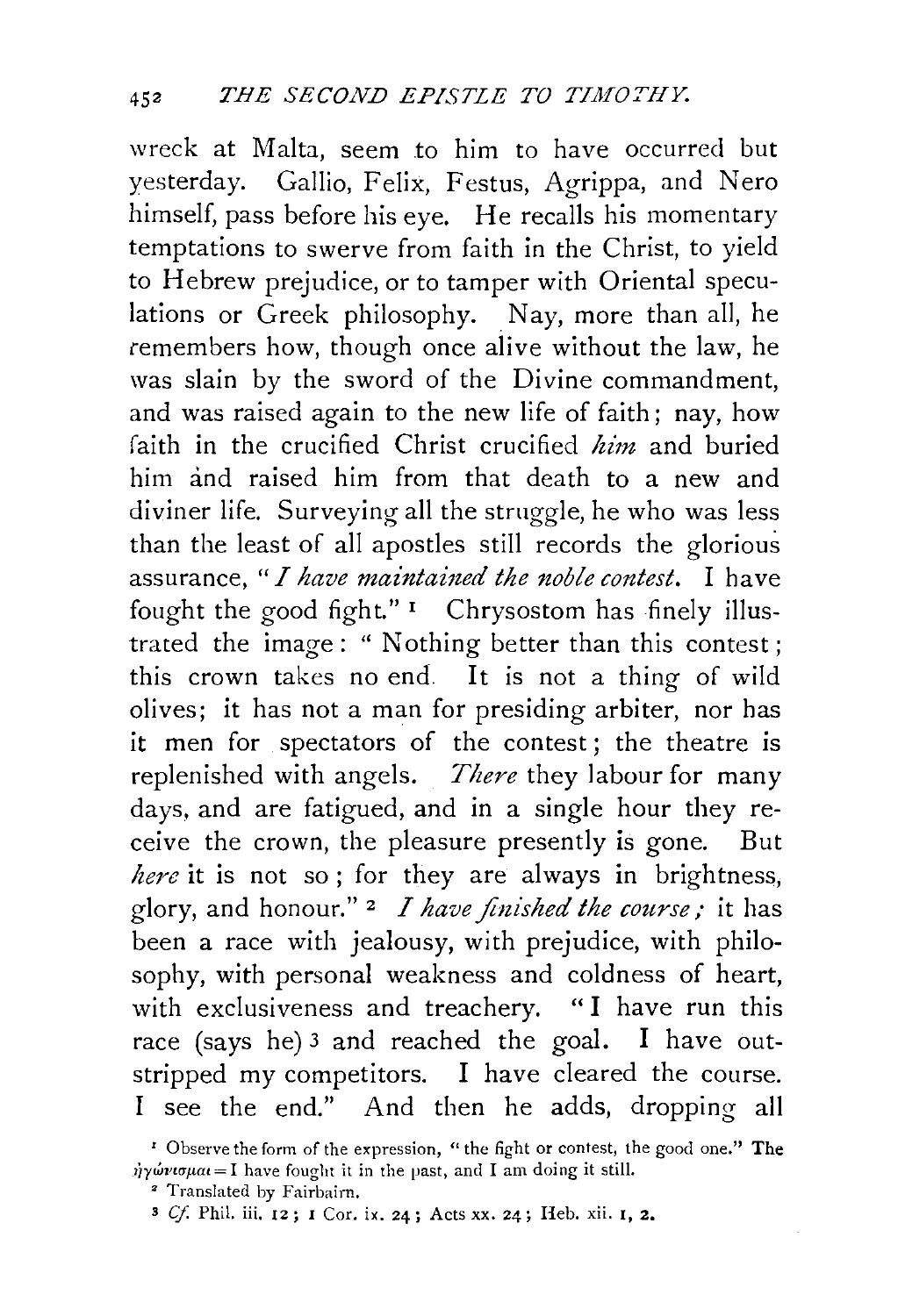metaphor, <sup>1</sup> *"I have kept (or guarded) the faith.*" No undue confidence on his part. Doubtless the contrast between what one might be, and wishes to be, and what one really is, becomes an agony to the saint of God, and deep humility supervenes ; yet the heart of the humble believer often bursts with joy on reviewing all the way that he has trodden. The meek· takes his inheritance, and is satisfied with the goodness of the Lord. The "faith" might mean "fidelity to the Ruler of the racecourse" (Heydenreich), or, objec· tively taken, the whole of " the Christian faith," or, what is more probable, the subjective faith, the appropriation of Divine grace. He has "held fast the beginning of his confidence unto the end." Modern temptations to relinquish our confidence in Christ may help us to understand the triumphant words, " I have guarded (my) faith."

*Verse* 8.—And as for the rest and the future, henceforth <sup>2</sup> *there is laid up for me*, as a crown of wild olive might be already woven and in the hand of the ruler of the contest in the Olympic games, the crown of right*eousness.* This genitive has been variously explained. Thus Heinrichs thinks it denotes the crown which is given by the righteous Judge to the man who is worthy of it. Ellicott that it is a kind of genitive of possession, and says it is the "corona given to the claim originated by the possession of righteousness." Huther regards it simply as the genitive of opposition, "the full manifestation to believers of the righteousness which is really given to them in their faith." The idea seems to me to be this. We have "righteousness" now, *i.e.*, we do

<sup>&</sup>lt;sup>1</sup> Res bis per metaphoram expressa nunc tertio loco exprimitur proprie.-Bengel.

<sup>&</sup>lt;sup>2</sup> So De Wette, Wiesinger, Ellicott, Davidson, &c.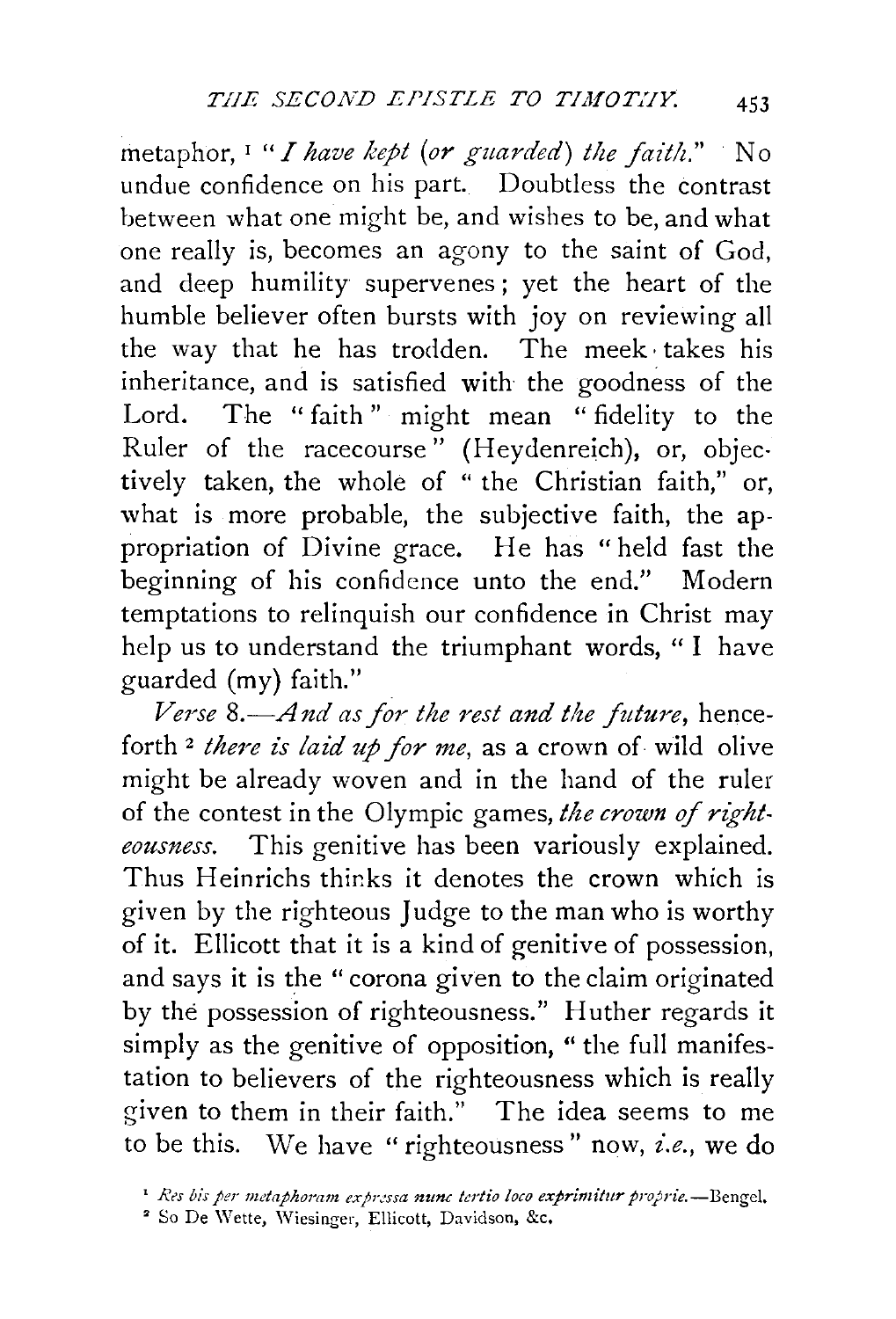enter by faith into right relations with God, but we have not received its "crown," its visible demonstration, or its Divine seal, or the eternal guarantee of its possession. The crown is in view, and will be bestowed in due time. The crown is that *which the Lord the righteous judge will render to me at that day.* He is faithful and just to forgive us our sins. The Divine righteousness rules the administration of Divine mercy. Salvation based on righteousness is the true issue of the Biblical teaching with reference to the Divine character. The "righteous judge" is here contrasted with the unrighteous judge who would condemn the writer very shortly to a violent death. "That day"<sup>1</sup> on which the award will be made is the day of the great Epiphany.

Whatever be the condition of the reconciled and sanctified soul at death, we are told that a "day " is coming when the vindication of Christ will be complete, and the world will be judged by Him in righteousness: then will the Apostle's righteousness be crowned with joy and peace. *And not to me only, but to all those*  who have loved his appearing. The exclusion from this joy of all those who have dreaded his triumph, and would retard his coming, is inexpressibly solemn. An habitual longing for the full manifestation of the Christ, a desire to see Him in his glory and receive his award, is one of the surest signs of an imperishable and holy life. Sympathy with God's righteousness, entire confidence in the sovereignty and character of Christ, not only as the perfect ideal of man, but as the king and judge of all men, will prove a potent test of any genuine union to Christ. The love of the appearing

1 *Cf.* Chap. i. 12, IS; 2 Thess. i. 10.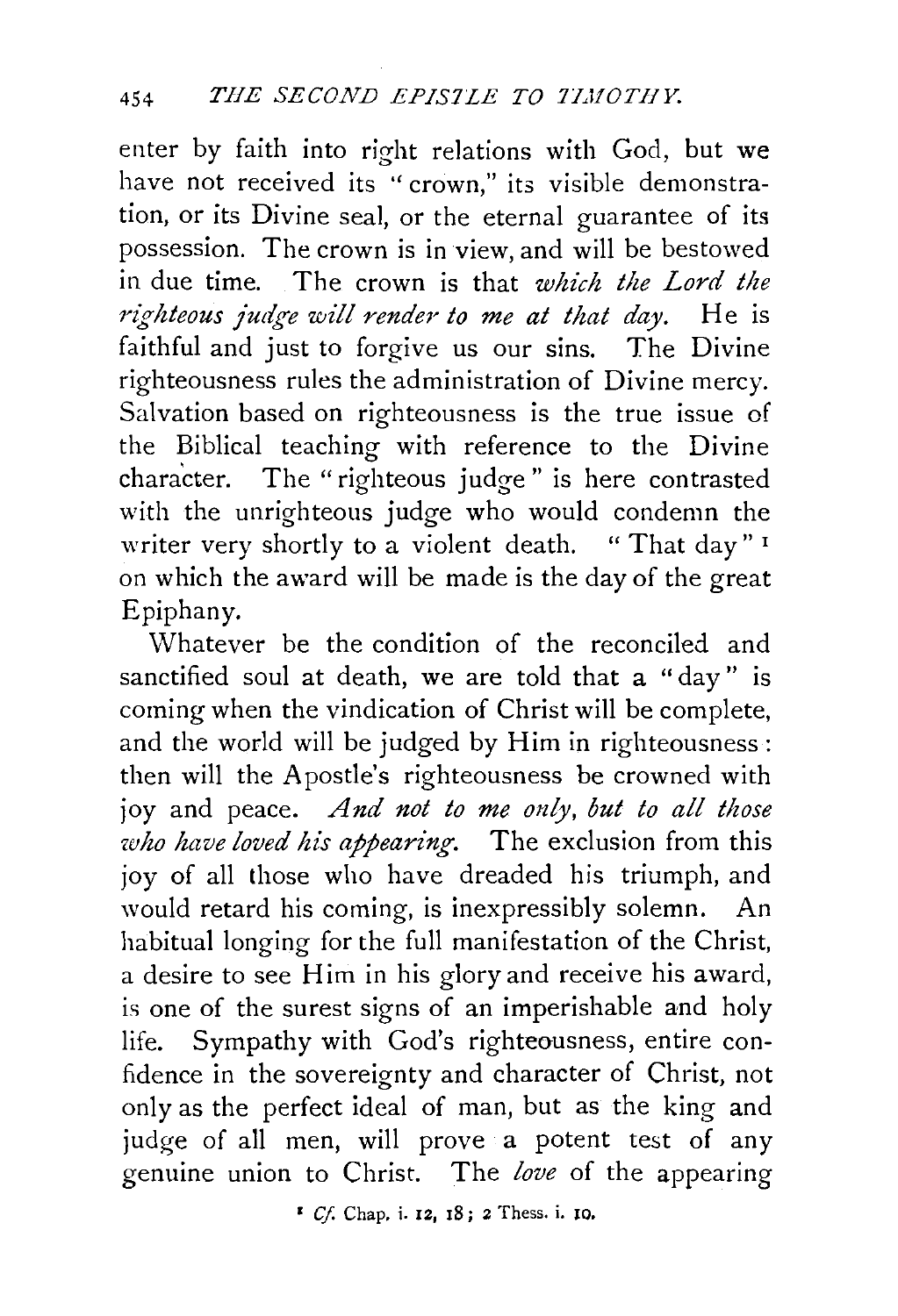means that the coming of Christ to the soul would be more than welcomed. Few words of the Apostle have been more prized and repeated more frequently than these. We see from them the full expression of Christian experience amid circumstances that appeal at once to our entire sympathy. There is much in the New Testament which tells us how to live, how to resist temptation, how to do good and gracious things, and to be in perfect peace with God. There are many grand words which meet the speculative scepticism of the heart about atonement, grace, resurrection, and which ignore<sup>:</sup> rather than solve the mystery of death; but these Divine words are among the very few in the New Testament which shew us how not only a Christian Apostle, but how all lovers of the appearing of Christ, may meet their inevitable change-may die and turn to their dust.

 $9-22$ *. - The closing paragraph reverts to* the affairs of this life. The psychological fact is well known and differently interpreted, that in full view oi death good men, who know they have not many hours to live, will yet speak of life as though it were to last for days, or months, or years. It is not strange that after all Paul should once more press Timothy to come to him. Dr. Davidson says, Paul would not have asked for such solace. He would have been content to have died alone; but Paul was a thorough man with a great human heart, and, like his Master, he yearned for sympathy even to the last. It was and must have been at risk of his life that Timothy, a fast friend of Paul's, should have ventured at this moment to visit Rome, or to-identify himself with a malefactor in the Mamertine or some similar dungeon.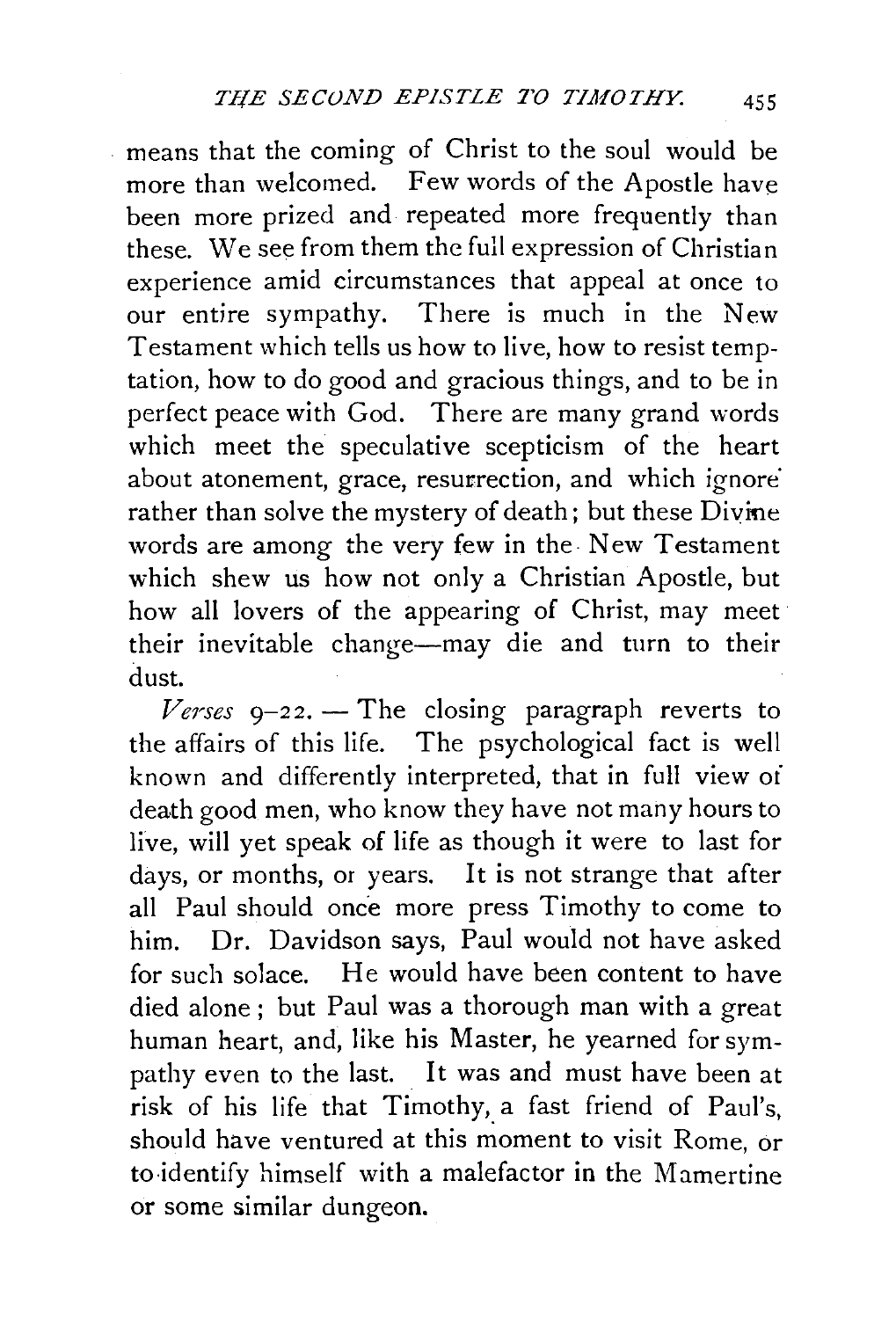Everything suggests that when Timothy received this message he was in Ephesus. Yet there is one statement hardly compatible with it: viz., that Tychicus had been already sent to Ephesus, which could hardly have been written if Timothy were known to be there and Tychicus were the bearer of the letter to him. One supposition, however, reduces this difficulty. Tychicus may have received Paul's commission to take the place of Timothy, and so to lessen his natural anxieties on leaving the Church of Ephesus to its seething excitement and false teachers. The other references to the friends of Paul are all calculated to explain to Timothy the loneliness of the Apostle, a circumstance of which he was not aware.

*Earnestly strive* 1 *to come to me quickly-"* You have difficulties and apprehensions, but make the effort and come." The reasons given in these closing words are that Paul is bereft of his evangelistic helpers, and on this wise: *Demas* (contracted form of Demetrius, mentioned Col. iv. 14 and Philem. 24), *inasmuch as he has loved this present world* more than the risk of. my friendship at this crisis, *forsook me and went to Thessalom'ca.* There are conjectures with reference to this movement of Demas, but none worth reciting. *Crescens,* or Kreskes, *to Gaul, 2 Titus to Dalmatia,* the south-western portion of Illyria, between the Drinus and the sea. Titus was, as we know, summoned from Crete to Nicopolis in Epirus, where Paul intended to winter. Since the place of the Apostle's arrest cannot

<sup>&#</sup>x27; Σπουδάζειν, not σπεύδειν. The fundamental idea of the former is to be in earnest, of the latter to be in haste, though they both are used in the inverse sense as secondary meanings (Palm and Rost).

<sup>&</sup>lt;sup>2</sup> Tischendorf (8th ed.) has brought  $\Gamma$ a $\lambda\lambda$ tav into the text on authority of  $\aleph$ , C, and many cursives and references of Eusebius, iii. 4.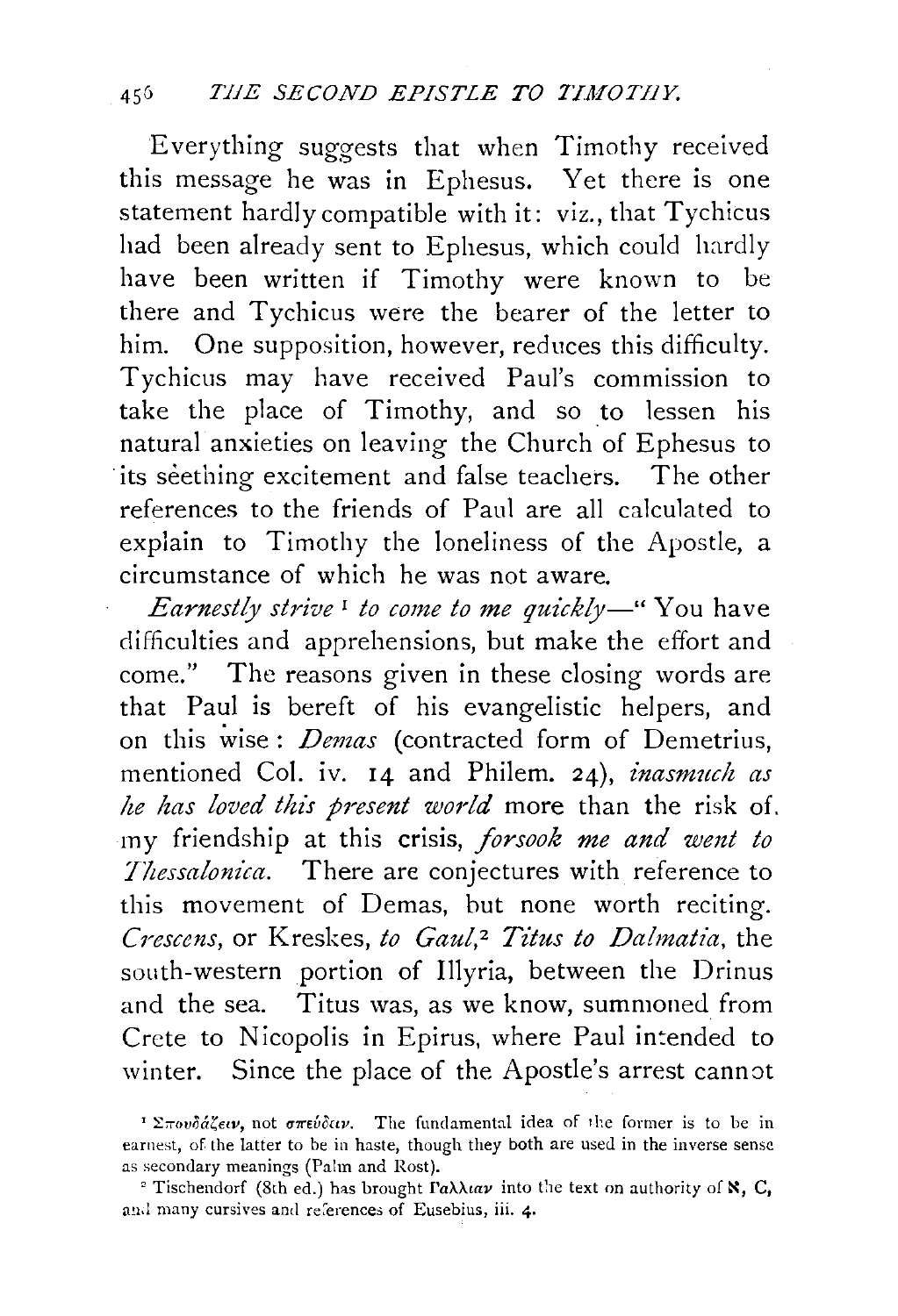be finally determined, so the moment or reason of Titus being despatched to Dalmatia cannot be settled. All that we gather from this is that the fact, whether already known or not known to Timothy, is used as an argument for Timothy to hasten.

*Luke only is with me.* It is unnecessary here to review or enumerate the references to Luke's presence and friendship. He was with his friend when he wrote the Epistles to Colossians (Chap. iv. 14) and to Philemon (Verse  $24$ ), but for some reason he was absent when the Epistle to the Philippians was penned. This fact discriminates the first from the second imprisonment. *Having taken up Mark*, as though he was somewhere on Timothy's route from Ephesus to *Rome-bring· him with thee, for he is serviceable to me /or ministry.* This language is far more sympathetic than that in Colossiansiv. 10, where this cousin<sup>1</sup> of Barnabas is commended to the. Colossians ; but the Apostle adds significantly that they had " received commandments concerning him." These "commands" may have been *recommendations* which were thereby confirmed; but it seems more probable that they were *suspicions* now to be cancelled. The original quarrel with Barnabas about this Mark had at last disappeared, and Paul would trust, use, and bless him before he suffered. *Tychicus have I sent* (as you know) *to Ephesus,* either with my first epistle, or now with this, or to take your place. His trusted character comes out during Paul's journeys and previous imprisonment. (Acts xx. 4; Ephes. vi. 21; Coloss. iv, 7, 8.) These .passages shew still more strongly what the loneliness of the Apostle must have been when bereft of such friends.

<sup>*t*</sup> Lightfoot's most elaborate note, Colossians iv. 10, on the word  $\partial v \partial v \partial c$ .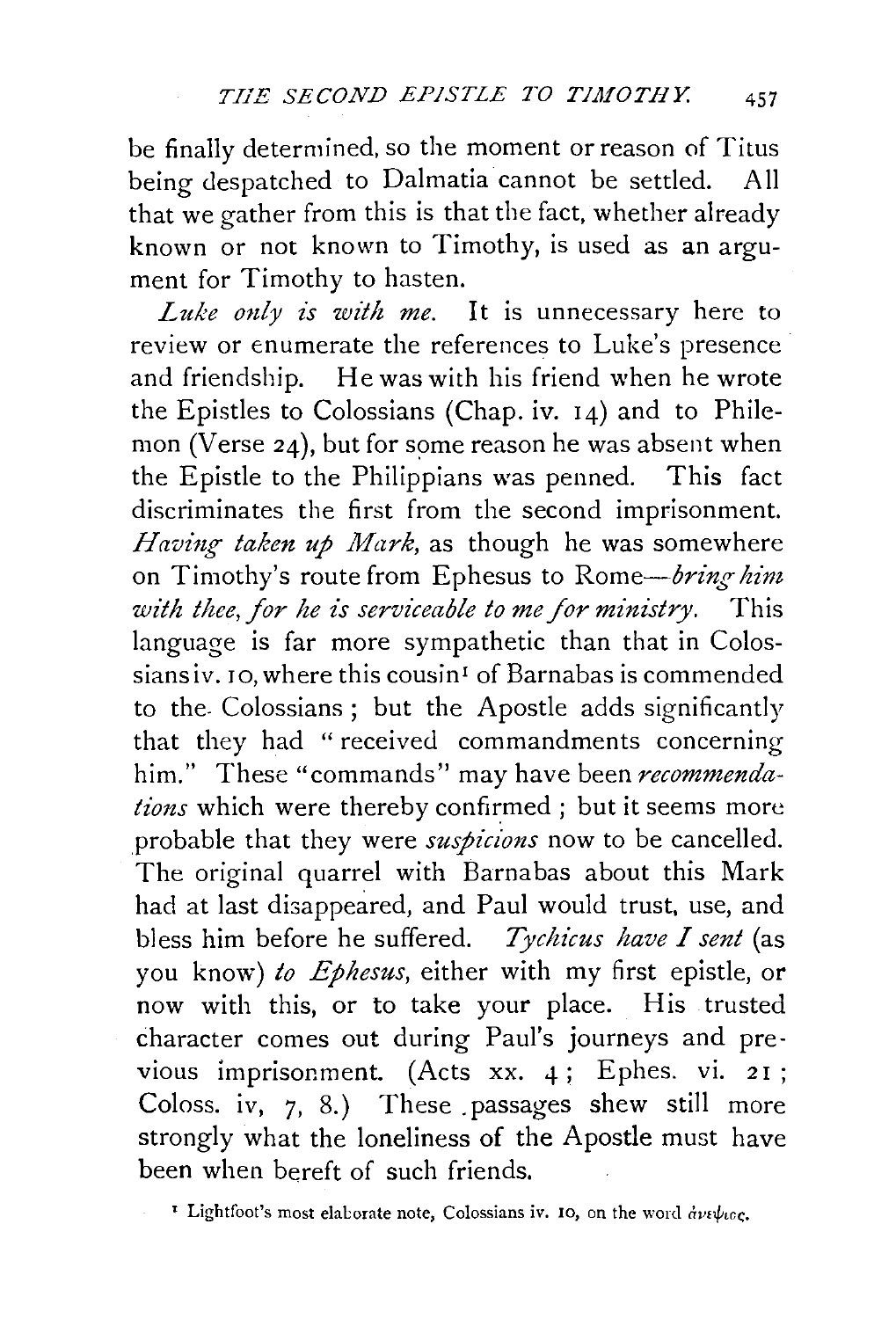*Verse* 13.—*The cloak*<sup>*I*</sup>—akin to the Latin panula, a strong woollen cloak worn in travelling instead of the Toga, and sometimes worn in the Senate-which I left (behind) *at Troas with Carpus* (a mutual friend of Timothy and Paul, of whom we know nothing more) *bring with thee.* 

What more natural than that a sufferer in a Roman dungeon might desire a woollen cloak, which he had left on some unknown occasion in a distant place ? " Carpus," in this Journal,<sup>2</sup> has made the ingenious suggestion that Paul desired his own old cloak, endeared to him by numerous associations, which would be a greater comfort than any that wealth could procure for him· in the bazaars of Rome. It may have been one he had woven with his own hand.

The passage has sometimes been selected as an illustration of the fact that neither a verbal nor plenary inspiration could be required for the record of ideas or wishes so commonplace as this. The illustration has been unfortunately chosen with a view to impugn the mechanical theory of inspiration ; for the reply is at once ready : The Spirit of God intended by this expression to paint the character, to draw the portrait, of the Apostle as a sufferer and a man, to give us closer access to his condition, and a more intimate acquaintance with his character and spirit. Moreover, the very passage reveals the special interest in and reverence for *the books,* the *Biblia,* the identical

' The Manuscripts differ. The Textus Receptus reads  $\phi a_l \lambda \delta \nu \eta \nu$ ; other readings are,  $\phi a\nu\omega\lambda\eta\nu$ ,  $\phi a\lambda\omega\nu\eta\nu$ ,  $\phi \epsilon\lambda\omega\eta\nu$ . Chrysostom writes  $\phi \epsilon\lambda\omega\eta\nu$ , and seems to doubt whether it is a garment or tunic, or a case or purse. Suidas says  $\phi a \psi b \lambda n c$ is a warm cloak, a tunic (= $\frac{\partial \text{c}}{\partial x}$ , or even a priestly tunic; while  $\frac{\partial \text{c}}{\partial y}$  is a small roll of parchment and also a small tunic.  $\Phi \epsilon \lambda \delta \nu \eta c$  is a "thick travelling cloak" (Wettstein, ii. p. 366). So that with all forms of the reading, "cloak" prevails as the meaning. 2 THE EXPOSITOR, vol. i. p. 286.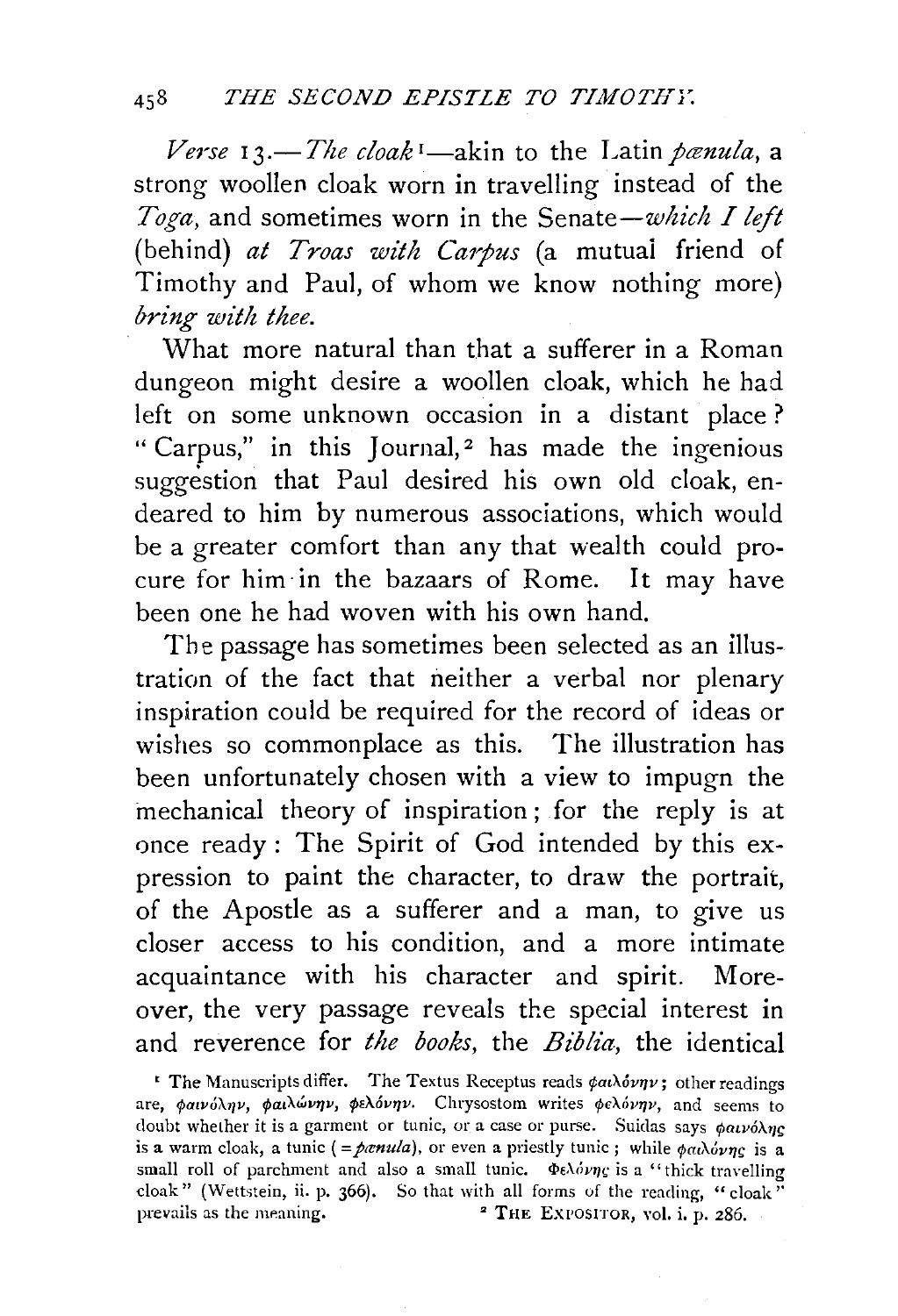copies of the " Law" and " Psalms" and " Prophets," which the Apostle had probably marked through and through with his autograph asterisks and notes. The *Biblia* may have included amongst them the Gospel of Matthew or Luke, a Manuscript of the Acts, or copies of his own earlier Letters to the Churches. And *especially the parchments*. What these documents contained we can only conjecture-letters they may have been, certificates of citizenship and nationality, or proofs, perhaps, of his acquittal on his earlier trial. . They may have been left at Troas for safety, or by accident, and great occasion has now arisen for their use. They were more precious than the cloak, more needed than the books : " especially the parchments."

*Verse* I 4· - *Alexander the coppersmith,* or brassfounder. This epithet discriminates him from the Alexander associated with Hymenæus in I Timothy i. 20, and said there to have been excommunicated,<sup>I</sup> either at Corinth or Ephesus, by the Apostle. It is far more probable that he is identified with the Ephesian whom the Jews had used as their tool against Paul nearly ten years previously.<sup>2</sup> The ground of Paul's reproach is, on the present occasion, Alexander's bitterness-of personal hostility, not the perverseness of his intellectual speculations. This *Alexander manifcsted3 towards me much ill-will,* either at Ephesus, or on my journey, or in my first appearance before my

<sup>&#</sup>x27; Conybeare and Howson think it may have been the same person, and Huther does not regard the objections of De Wette as decisive.  $\cdot$  Acts xix. 33.

<sup>&</sup>lt;sup>3</sup> 'Evoeuxvyu in the active is constantly used in a forensic sense (both good and evil), and Conybeare and Howson, Lewin, and others think that, though here used in the middle, it has the sense of "brought evil charges against me." But it seems certain that in the middle voice this word has an ordinary and not tech· nical sense.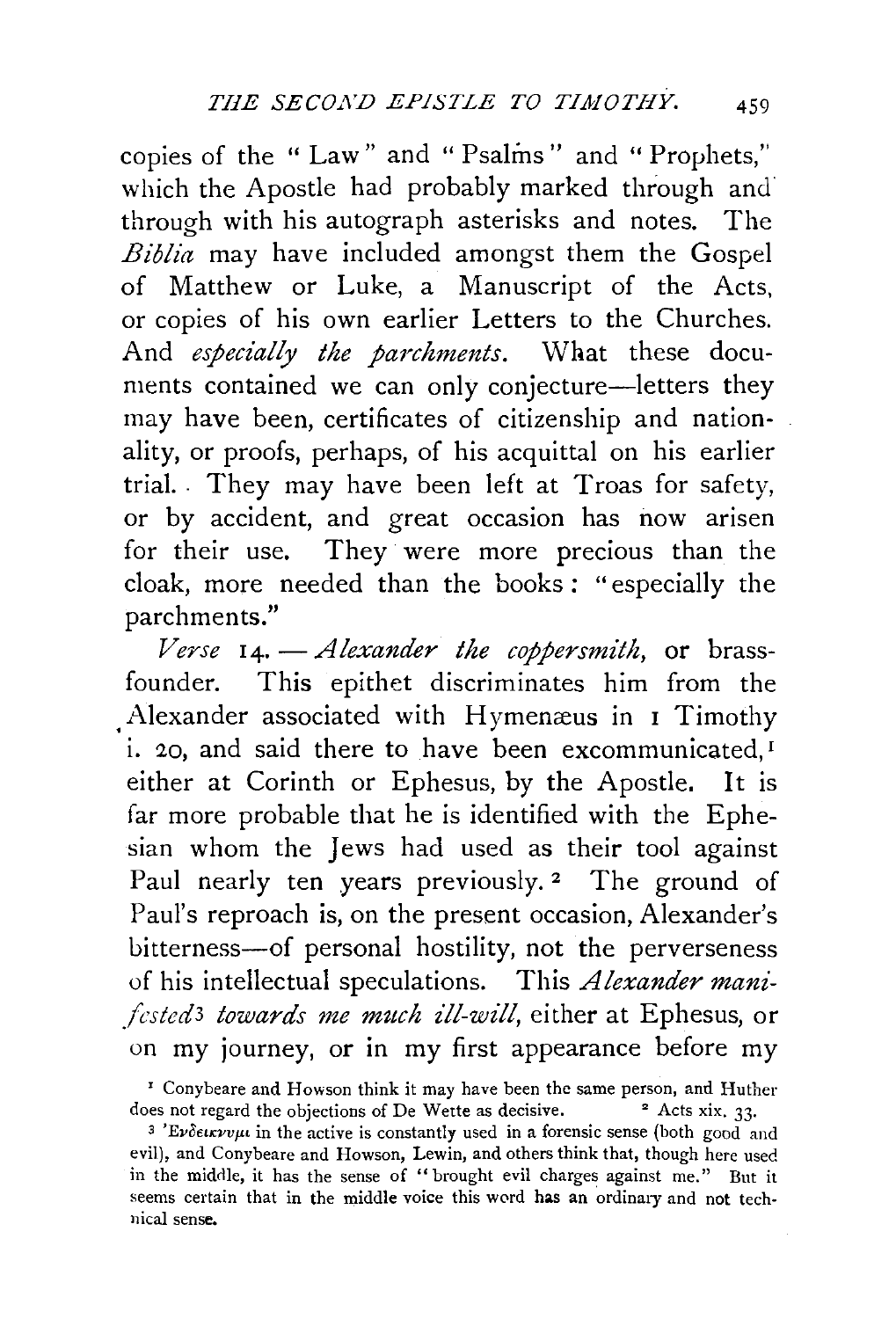judges; since when, however, he must have returned to E phesus. *The Lord will* 1 *render to him according to his works.* The evidence in favour of this reading preponderates. Paul was justified in thus solemnly leaving Alexander to the judgment of God.

*Verse* 15.–Of whom be thou on thy guard; for he *greatly withstood our words,* or our arguments. This may mean " thine and mine." He may have urged or suggested Paul's violation of Roman law, and was perhaps, as we say now, subpœned as a witness on the first count of the prosecution.

*Verse 16.-At my first defence.* Paul, in Philippians i.  $7$ , uses similar words;<sup>2</sup> but he cannot now be referring to the same event, for Timothy was then at his side.3 The whole charge against Paul consisted of several counts, which were considered *seriatim.+ No one stood .forward with me* as my *patromts* or *amicus*  before the *judices*. We cannot say what was the predse nature of the charges brought against the Apostle, whether it was violation of some Roman law, or new edict, or had to do with the absence of documents, or touched the sanctity of the *licitae religiones*, or raked up the old Jewish calumnies. The custom of the Roman courts allowed witnesses to speak in a prisoner's favour. On this occasion his friends were afraid to stand for-

<sup>1</sup> The text *αποδώσει* is found in **x**, A, C, D, F, and many versions, and is preferred by Tischendo1f. The fact that Justin Martyr endeavours to explain away the force of the imprecation shews that he must have read  $d\pi o\delta \omega$ *n*. If this were the text, it must be taken in connection with *μή* λογισθείη of Verse 16.<br><sup>2</sup> 'Εν . •• τỹ ἀπολογία · •• τοῦ εὐαγγελιου, where the article is necessitated

by the following dependent clause, and therefore has a different meaning.

<sup>3</sup> Phil. i. 1.

<sup>4</sup> Suetonins *(Nero.* 15) says that it was customary to hear canses thus in separate departments. \Vieseler supposed that reference is made to the *actio* and *ampliatio*  of the ancient system, but it is probable that under the Empire this practice was discontinued.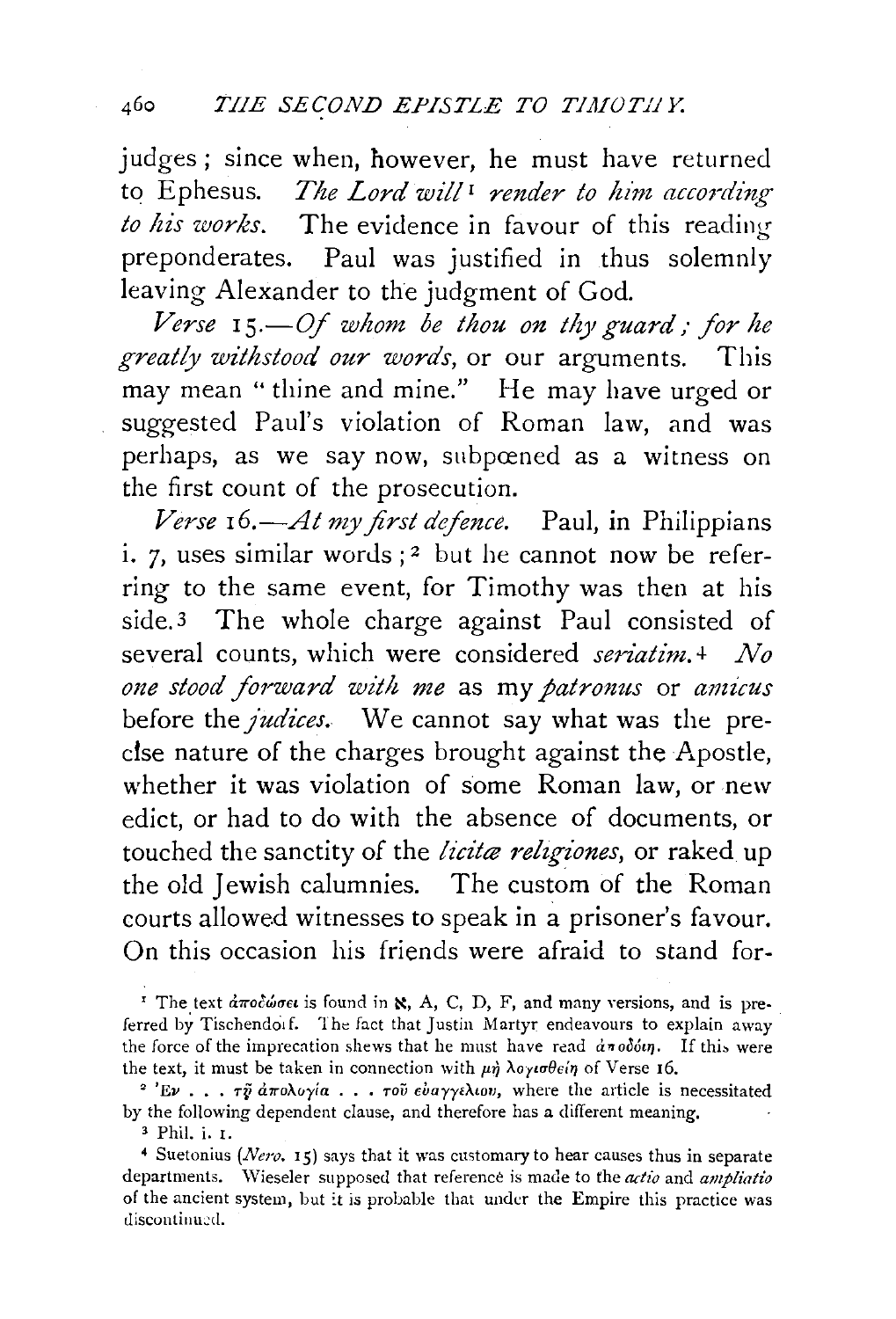ward at his side, lest, from some incautious word,<sup>1</sup> they might perchance be transformed into bonfires for the imperial gardens on a gala evening. *They all deserted me.* Onesiphorus must have left Rome. Luke's testimony would have been valueless, from his close intimacy and his probably equal personal peril. Concerning all the others whom Timothy might readily suppose available, St. Paul proceeds to give some account, but, with Christlike forbearance for those who might have safely appeared but failed to do so, he adds, *May it not be reckoned* as a charge *qr* fault *to them I* He thought of their temptation rather than of their cowardice, and imitates the protomartyr in his dying prayers.

*Verse* r *7.-But* (nevertheless, howbeit, on the other hand) *the Lord stood by me and inwardly strengthened me-"* Divine energy gave me courage." "My eyes were opened to see my Lord, in order that by my *means the proclamation* of the Gospel *might be fully accomplt'shed.* Those who conclude that the Epistle is genuine, and that it was written towards the close of the first imprisonment, suppose this to refer to Paul's subsequent preaching in Spain, or elsewhere; but the usage of the word in this very epistle justifies the rendering given above : *in order that all the natimzs*men representing all the peoples of the Empire who crowded the courts on such occasions-might hear. Paul defended his own cause without human help of any kind, and with such convincing force, that he adds, I *was delivered out of the lion's faw.* This may have referred to the gladiatorial sport to which he was in peril of being condemned, or, what is more probable, to the

<sup>&</sup>lt;sup>1</sup>  $\Sigma \nu \mu \pi a \rho a \gamma i \nu \tau \sigma \theta a$  is a technical word to denote this right claimed by dependants. Lucian (De Morte Peregrini, § 13) derided the readiness with which Christians were ready to help each other in this way.

VOL. X.  $31$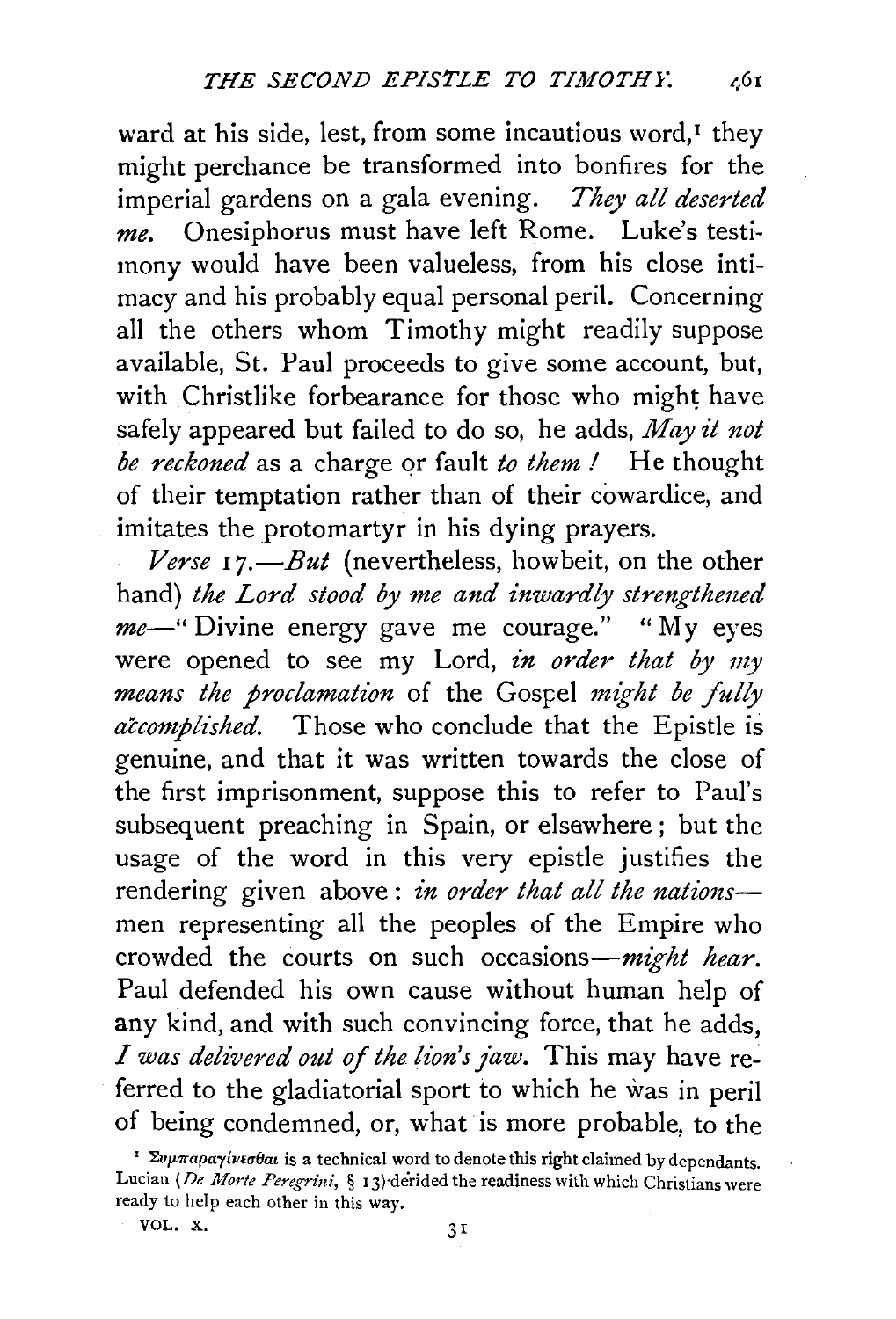imperial monster himself. The language of the Psalms (xxii. 21; xxxv. 17; lvii. 4) is quite sufficient to explain his expression as a figurative reference to extreme peril.

*Verse* IS.- *The Lord will* (moreover, 1) *deliver*  (rescue) *me from every evil work,* not "from all evil," as Luther translated, nor "from all evil circumstances," as Heydenreich supposes, for this would be in contradiction to Verse 6, and the general tenour of Scripture.  $\Pi$ <sub>ovnpos</sub> is moral evil, and  $\ell$ <sub>p</sub>yov refers probably to the activity of the devil, and the fierce zeal of the enemies of the faith. The Lord will deliver him. as he knows full well, from the temptations of the world, the flesh, and the devil ; from his own moral peril in the pangs of death ; from fear, doubt, or falling away ; from annihilation or damnation ; from all the works of the devil, *and save me into-i.e.,* lead me to, and usher me into his heavenly kingdom. An explicit and grand proof this of the existence in Paul's mind of the royalty and living sway of the Christ, TO WHOM BE GLORY UNTO THE AGES OF THE AGES (for ever and ever)! AMEN! The last word of the letter proper, the last burning utterance of this great saint and prophet, is a testimony to the Divinity, Royalty, Eternal Power, and Glory of his Lord. And so thousands of millions have said after him. Whatever happens to us, to the cause that is dear to us, though the darkest hour arrives for it and us, let Christ be glorified for ever and ever !

We may suppose that a few days later, before entrusting the letter to Tychicus, or any other messenger, he took up his Manuscript and added some friendly greetings.

<sup>1</sup> Kai is omitted by most modern editors.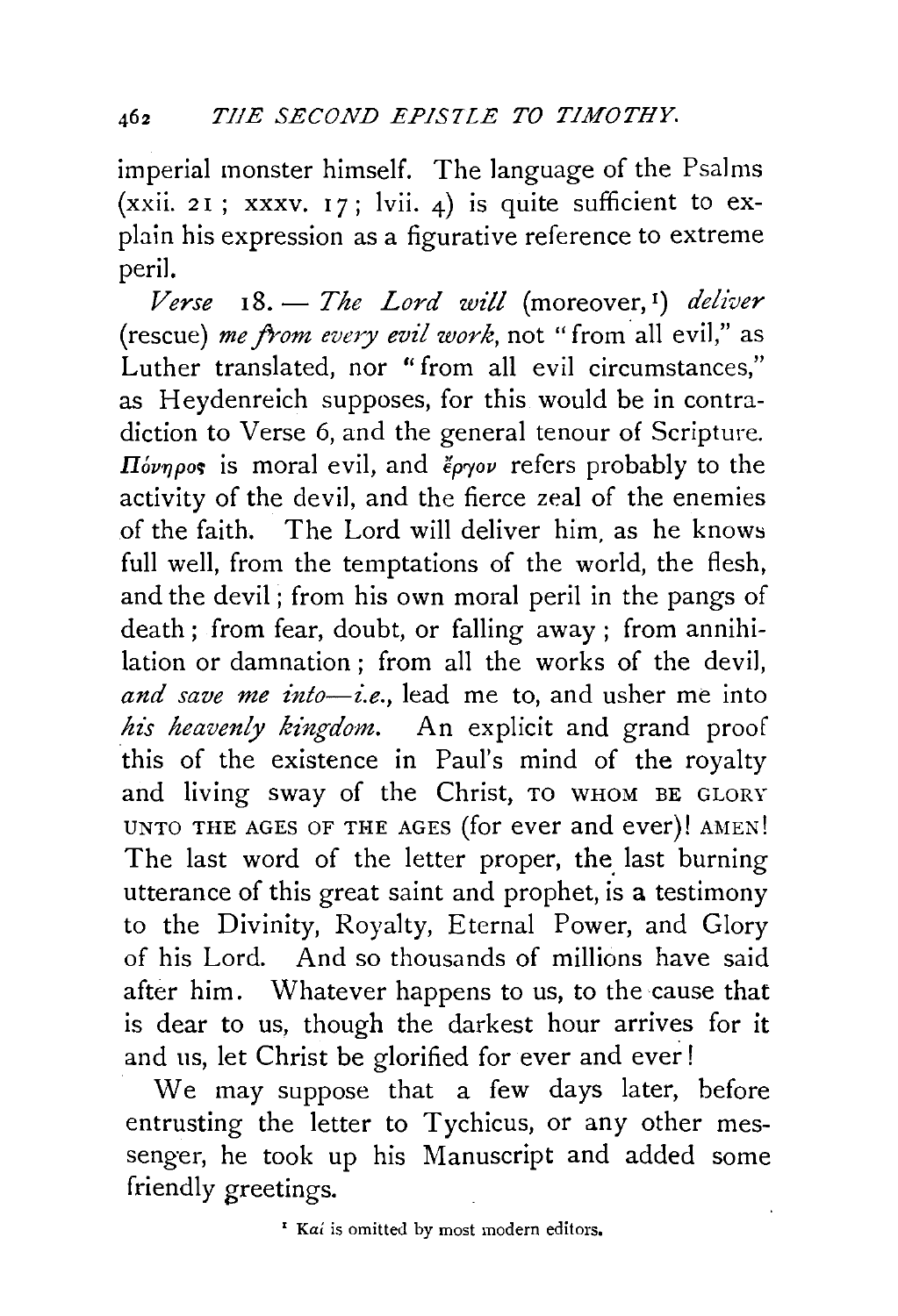*Verse 19.-Salute Prisca* (or Priscilla) *and Aquila,*  and the household of Onesiphorus. It is unnecessary to review the career of these Roman friends of the Apostle with whom he worked at Corinth; I who accompanied him to Ephesus; 2 who in Paul's absence were the means of converting from Johannine faith to a genuine Christianity the brilliant Apollos; who visited Rome about the time when Paul wrote his Epistle to the Romans ;3 who had returned to Ephesus when he penned his first Epistle to the Corinthians; 4 and who seemed to be in Ephesus at this later period. We have already said all that is needed about the household of Onesiphorus. The young people were much in the Apostle's heart, and he sends them once more his love. This reiteration is very touching.

*Verse 20.-Erastus remained at Corinth.* An Erastus accompanied Timothy to Corinth,<sup>5</sup> and an Erastus, chamberlain *(oîkovoµos)* of the city of Corinth, is mentioned in the Epistle to the Romans.<sup>6</sup> Timothy, at the close of the first imprisonment, would not need this information, as he had been for a considerable time in Paul's company between this event and the composition of the letter. The same remark applies more forcibly still to the next clause. *I left T ropkimus at Miletus sick.* This expression cannot refer to the journey from Jerusalem to Rome. Trophimus had indeed been the unwilling cause of Paul's arrest in Jerusalem, having followed him thither from Ephesus. 7 The advocates of *one* imprisonment, who hold to the genuineness of the Epistle, say that Trophimus probably went from Crete, sailing in the Adramyttium vessel to Miletus,

• Acts xviii. 2. • Ibid. xviii. r8. 3 Rom. xvi. 3· *4* I Cor. xvi. 19.  $5$  Acts xix. 22.  $6$  Rom. xvi. 23.  $7$  Acts xx. 4; xxi 29.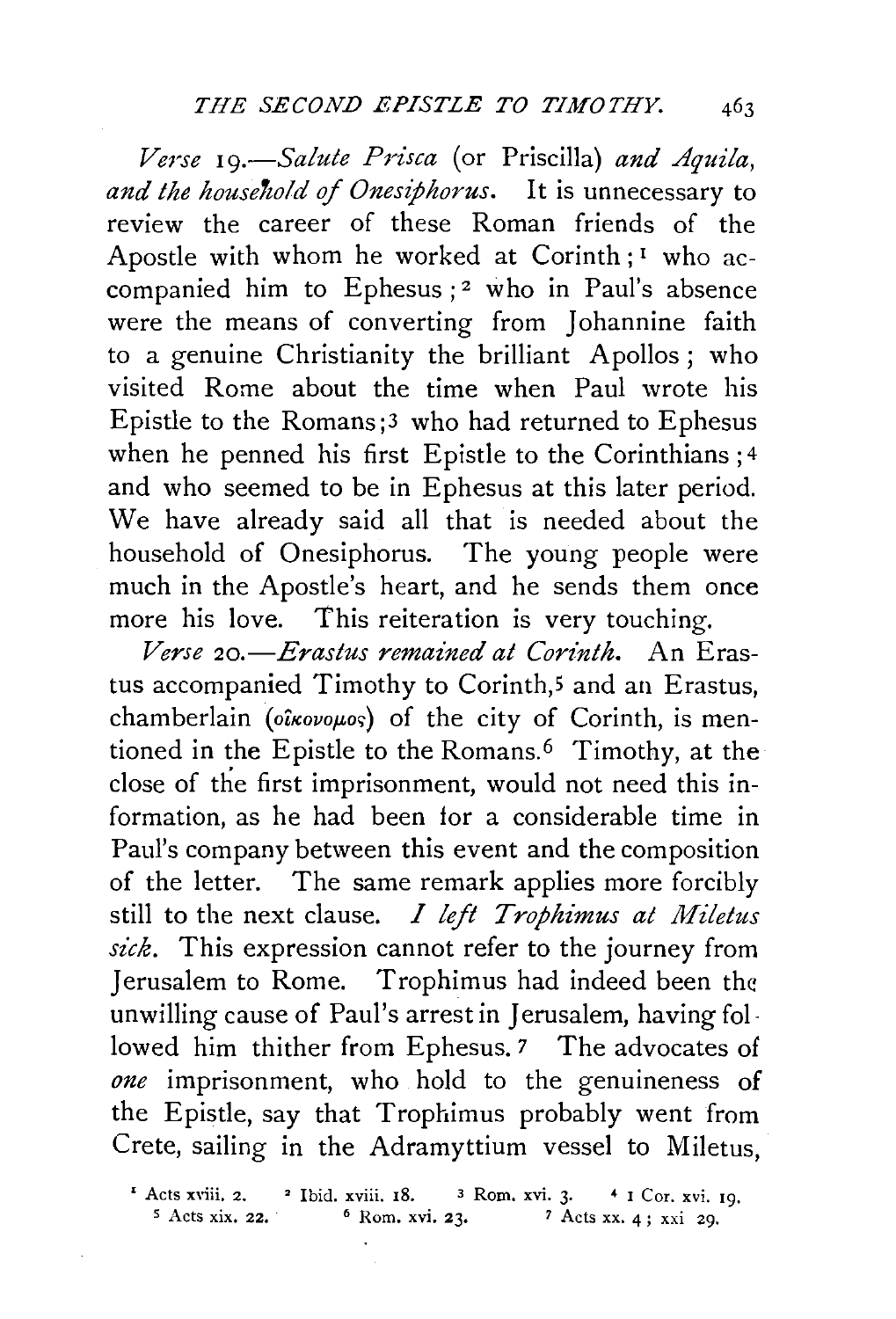where he was taken sick; but on that supposition why should Timothy, who had been since that time with the Apostle in Rome, have needed such information ?<sup>1</sup> If, however, St. Paul had been arrested at Ephesus on a new charge, and Trophimus had started with him as an *amicus,* or a witness, but had fallen sick on the way, and thus St. Paul had been deprived of his aid on his trial, it became, even if Timothy should have heard of the circumstance by other means, a strong additional reason why he should now hasten to the Apostle's side.

*Verse* 2 *I.-Earnestly strive to come before winter.*  From the sixth day of the ides of November to the sixth day of the ides of March, the seas were in those days closed to traffic. Moreover, the winter was the legal vacation. The great matter might be settled before the winter season and vacation ; if Timothy delayed, his visit might be too late. *Eubulus, Linus*  (probably the bishop of Rome mentioned by Irenæus and Eusebius), *Pudens, and Claudiaand* all the *brethren salute thee.* An attempt has been made to identify this Pudens and Claudia with a noble pair whose marriage is referred to by Martial in one of his Epigrams.<sup>2</sup> This is possible, as Martial wrote his poems between A.D. 66-100. Claudia is there said to be a foreigner. But the identification does not stop here. Tacitus asserts that certain territories, which can be identified with Sussex, were given to Cogidunus, a British king, about A.D. 52, when Tiberius *Claudius* Nero, commonly called Claudius, was emperor. Now in the year 1723 a marble inscription was found in

<sup>&#</sup>x27;' Some have said that the text has been *lv* Me $\lambda$ irn: no first-class Manuscript contains such a reading.

<sup>&</sup>lt;sup>2</sup> See Alford, G. T. vol. iii. p. 105; Conybeare and Howson, vol. ii. 501. Dr. Plumptre's beautiful poem, "Pudens and Claudia," is built on the identification.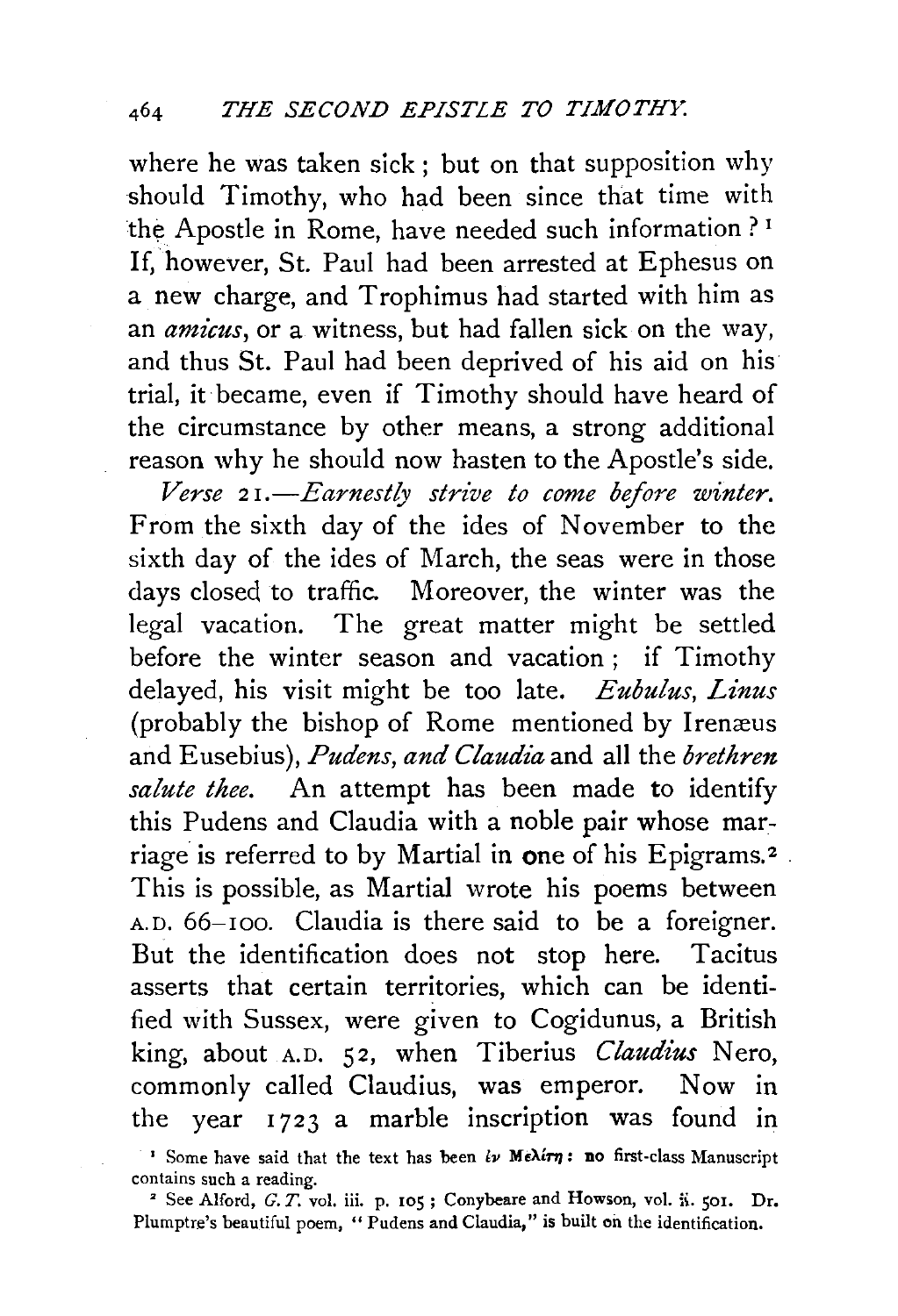Chichester, which contains the name of Cogidu [b] nus, who is also found to bear the cognomina Tiberius Claudius. So far all is clear. Here supposition enters. The said Cogidu [b] nus, who had taken the name Claudius, *may* have had a daughter, and her name *may*  have been Claudia; she *may* have been sent to Rome, and have been placed under the care of Pomponia, wife of Aulus Plautius, imperial legate in Britain. This Pomponia was accused in A.D. 57 of complicity in a "foreign superstition;" and this *may* have been Christianity; and she *may* have converted this hypothetical Claudia to the Christian faith, and here may be the British maiden now married to Pudens who comforted Paul, and sent her salutations to Timothy. This long string of suppositions is rendered barely possible by another curious coincidence. The inscription at Chichester says that *Pudens,* son of Pudentius, gave ground to Cogidubnus, for the erection of a temple to Neptune. This brings Pudens and the father of a possible Claudia into close connection, and implies a safe journey across the sea to the shores of Sussex. The links are very slight and the speculation shadowy, yet none can say that the identification is impossible. The bare supposition that St. Paul in his latest thoughts associated our native island with love a'nd kindness shewn to himself, is not without interest.

Ŷ,

 $Verse$  22.-The Lord Jesus Christ be with thy *Spirit! Grace be with you all!* An unusual<sup>1</sup> form of benediction, but condensing into one word all his hope and life. Christ's presence is Paul's last and best wish for Timothy. We never can know whether Timothy obeyed the call, and came to see his master die.

<sup>1</sup>  $C/$  Gal. vi. 18; Philemon 25; I Tim. vi. 22.